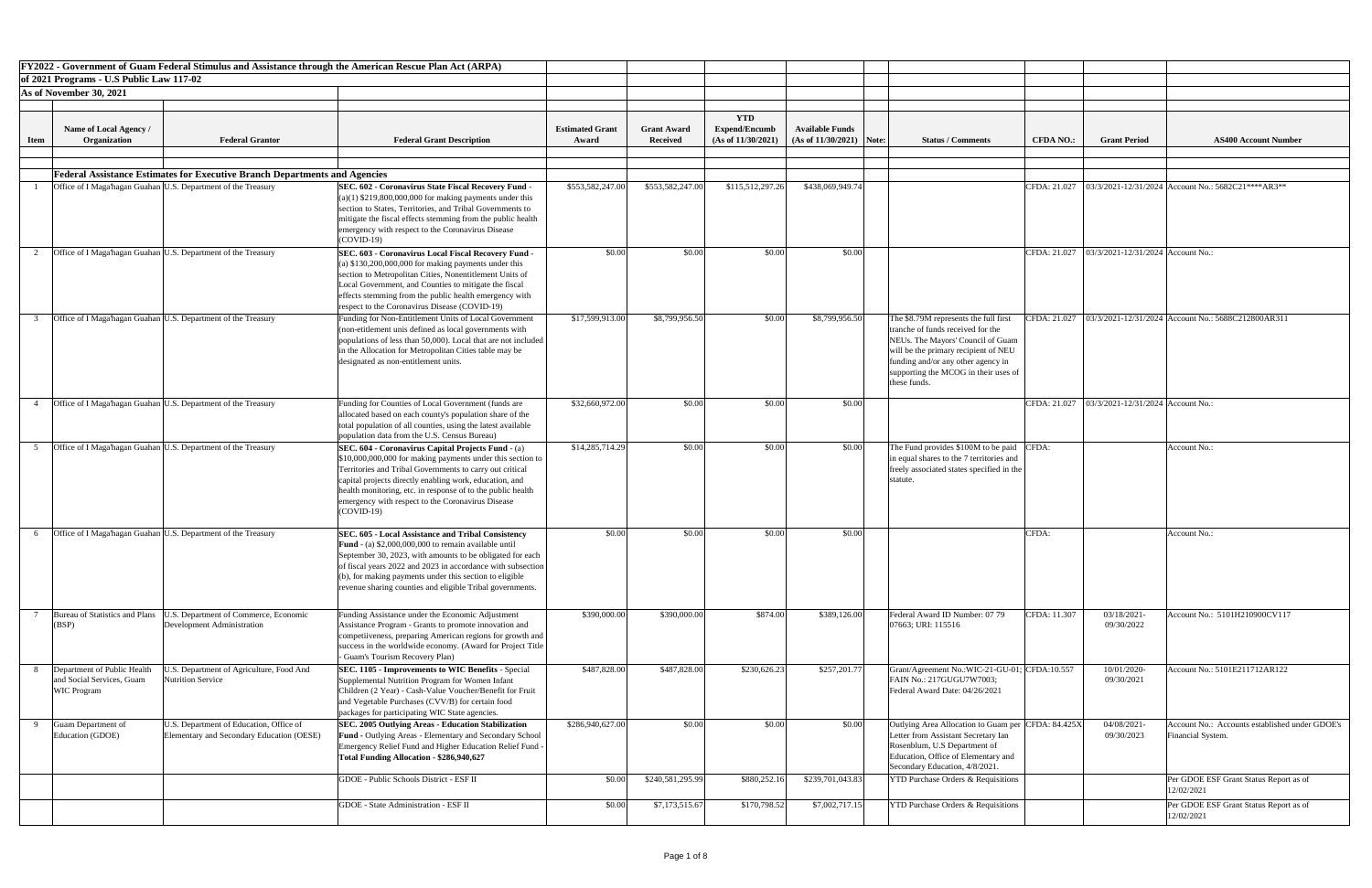|             |                                                                                    | FY2022 - Government of Guam Federal Stimulus and Assistance through the American Rescue Plan Act (ARPA) |                                                                                                                                                                                                                                                                                                          |                        |                    |                                    |                            |                                                                                                                                                                                                                                                                                                                        |                            |                              |                                                                                                  |
|-------------|------------------------------------------------------------------------------------|---------------------------------------------------------------------------------------------------------|----------------------------------------------------------------------------------------------------------------------------------------------------------------------------------------------------------------------------------------------------------------------------------------------------------|------------------------|--------------------|------------------------------------|----------------------------|------------------------------------------------------------------------------------------------------------------------------------------------------------------------------------------------------------------------------------------------------------------------------------------------------------------------|----------------------------|------------------------------|--------------------------------------------------------------------------------------------------|
|             | of 2021 Programs - U.S Public Law 117-02                                           |                                                                                                         |                                                                                                                                                                                                                                                                                                          |                        |                    |                                    |                            |                                                                                                                                                                                                                                                                                                                        |                            |                              |                                                                                                  |
|             | As of November 30, 2021                                                            |                                                                                                         |                                                                                                                                                                                                                                                                                                          |                        |                    |                                    |                            |                                                                                                                                                                                                                                                                                                                        |                            |                              |                                                                                                  |
|             |                                                                                    |                                                                                                         |                                                                                                                                                                                                                                                                                                          |                        |                    |                                    |                            |                                                                                                                                                                                                                                                                                                                        |                            |                              |                                                                                                  |
|             | <b>Name of Local Agency /</b>                                                      |                                                                                                         |                                                                                                                                                                                                                                                                                                          | <b>Estimated Grant</b> | <b>Grant Award</b> | <b>YTD</b><br><b>Expend/Encumb</b> | <b>Available Funds</b>     |                                                                                                                                                                                                                                                                                                                        |                            |                              |                                                                                                  |
| <b>Item</b> | Organization                                                                       | <b>Federal Grantor</b>                                                                                  | <b>Federal Grant Description</b>                                                                                                                                                                                                                                                                         | Award                  | <b>Received</b>    | (As of 11/30/2021)                 | $(As of 11/30/2021)$ Note: | <b>Status / Comments</b>                                                                                                                                                                                                                                                                                               | <b>CFDA NO.:</b>           | <b>Grant Period</b>          | <b>AS400 Account Number</b>                                                                      |
|             |                                                                                    |                                                                                                         | St. John's Christian - ESF II                                                                                                                                                                                                                                                                            | \$0.00                 | \$1,459,027.97     | \$2,689.75                         | \$1,456,338.22             | <b>YTD Purchase Orders &amp; Requisitions</b>                                                                                                                                                                                                                                                                          |                            |                              | Per GDOE ESF Grant Status Report as of                                                           |
|             |                                                                                    |                                                                                                         |                                                                                                                                                                                                                                                                                                          |                        |                    |                                    |                            |                                                                                                                                                                                                                                                                                                                        |                            |                              | 12/02/2021                                                                                       |
|             |                                                                                    |                                                                                                         | Guam Adventist Academy - ESF II                                                                                                                                                                                                                                                                          | \$0.00                 | \$0.00             | \$0.00                             | \$0.00                     | <b>YTD Purchase Orders &amp; Requisitions</b>                                                                                                                                                                                                                                                                          |                            |                              | School did not participate                                                                       |
|             |                                                                                    |                                                                                                         | Guahan Academy Charter School - ESF II                                                                                                                                                                                                                                                                   | \$0.00                 | \$3,574,620.00     | \$2,935.44                         | \$3,571,684.56             | <b>YTD Purchase Orders &amp; Requisitions</b>                                                                                                                                                                                                                                                                          |                            |                              | Per GDOE ESF Grant Status Report as of<br>12/02/2021                                             |
|             |                                                                                    |                                                                                                         | Office of Catholic Education - ESF II                                                                                                                                                                                                                                                                    | \$0.00                 | \$26,331,871.00    | \$499,775.50                       | \$25,832,095.50            | <b>YTD Purchase Orders &amp; Requisitions</b>                                                                                                                                                                                                                                                                          |                            |                              | Per GDOE ESF Grant Status Report as of<br>12/02/2021                                             |
|             |                                                                                    |                                                                                                         | Harvest Christian Academy - ESF II                                                                                                                                                                                                                                                                       | \$0.00                 | \$0.00             | \$0.00                             | \$0.00                     | <b>YTD Purchase Orders &amp; Requisitions</b>                                                                                                                                                                                                                                                                          |                            |                              | School did not participate                                                                       |
|             |                                                                                    |                                                                                                         | St. Paul's Christian - ESF II                                                                                                                                                                                                                                                                            | \$0.00                 | \$964,185.45       | \$25.35                            | \$964,160.10               | <b>YTD Purchase Orders &amp; Requisitions</b>                                                                                                                                                                                                                                                                          |                            |                              | Per GDOE ESF Grant Status Report as of<br>12/02/2021                                             |
|             |                                                                                    |                                                                                                         | Japanese School of Guam - ESF II                                                                                                                                                                                                                                                                         | \$0.00                 | \$0.00             | \$0.00                             | \$0.00                     | <b>YTD Purchase Orders &amp; Requisitions</b>                                                                                                                                                                                                                                                                          |                            |                              | School did not participate                                                                       |
|             |                                                                                    |                                                                                                         | SIFA Academy Charter School - ESF II                                                                                                                                                                                                                                                                     | \$0.00                 | \$1,918,442.82     | \$90,340.16                        | \$1,828,102.66             | <b>YTD Purchase Orders &amp; Requisitions</b>                                                                                                                                                                                                                                                                          |                            |                              | Per GDOE ESF Grant Status Report as of<br>12/02/2021                                             |
|             |                                                                                    |                                                                                                         | iLearn Academy Charter School - ESF II                                                                                                                                                                                                                                                                   | \$0.00                 | \$4,937,668.10     | \$4,654.03                         | \$4,933,014.07             | <b>YTD Purchase Orders &amp; Requisitions</b>                                                                                                                                                                                                                                                                          |                            |                              | Per GDOE ESF Grant Status Report as of<br>12/02/2021                                             |
| 10          | Humanities (GCAHA)                                                                 | Guam Council on the Arts and National Foundation on the Arts and Humanities<br>(NEA)                    | <b>SEC. 2021. National Endowment for the Arts - American</b><br>Rescue Plan Grants to Local Arts Agencies for Subgranting<br>(To preserve jobs and maintain operations to fuel the<br>recovery of the nations arts sector from the devastating<br>economic and health effects of the COVID-19 pandemic.) | \$173,700.00           | \$173,700.00       | \$0.00                             | \$173,700.00               | <b>ARP Funding Amendment; Federal</b><br>Award ID No.: 1863355-61-20;<br>Federal Award Date: 7/01/2021;                                                                                                                                                                                                                | CFDA: 45.025               | 10/01/2021-<br>09/30/2022    | Account No.: 5101H214000AR102                                                                    |
|             | Guam Humanities Counci<br>(Non-profit Organization)                                | National Foundation on the Arts and Humanities<br>(NEH)                                                 | <b>ISEC. 2022. National Endowment for the Humanities -</b><br>American Rescue Act Supplements to State and<br>Jurisdictional Humanities Council (Emergency Relief to<br>assist cultural institutions in recovering from the economic<br>impact of the COVID pandemic.)                                   | \$211,609.00           | \$211,609.00       | \$0.00                             | \$211,609.00               | Per the National Edowment for the<br>Humanities website - Funding<br>Allocation to Guam, June 2021.                                                                                                                                                                                                                    | CFDA: 45.129               | 10/01/2021-<br>01/01/2022    | <b>Account No.:</b>                                                                              |
|             | Guam Public Library System                                                         | nstitute of Museum and Library Services                                                                 | SEC. 2023. Institute of Museum and Library Services -<br>State Library Program - LSTA ARPA State Grants, Office<br>of Library Services                                                                                                                                                                   | \$236,779.00           | \$236,779.00       | \$12,653.13                        | \$224,125.87               | Federal Award ID Number: LS-<br>250250-OLS-21                                                                                                                                                                                                                                                                          | CFDA: 45.310               | 04/08/2021-<br>09/30/2022    | Account No.: 5101H211800CV110                                                                    |
| 13          | Public Health and Social<br>Services (DPHSS)                                       | U.S. Department of Health and Human Services,<br>of Child Care                                          | SEC. 2201- Child Care and Development Block Grants -<br>Administration for Children and Families, Office   American Rescue Plan (ARP) Child Care Supplemental<br>Discretionary Funds                                                                                                                     | \$27,498,602.00        | \$27,498,602.00    | \$0.00                             | \$27,498,602.00            | Grant Award No.: 2101GUCDC6;<br>Federal Award Date: 4/14/2021                                                                                                                                                                                                                                                          | CFDA: 93.575               | $10/01/2020$ -<br>09/30/2024 | Account No.: 5101H211732AR112                                                                    |
| 14          | Public Health and Social<br>Services (DPHSS)                                       | U.S. Department of Health and Human Services,<br>of Child Care                                          | <b>SEC. 2202 - Child Care Stabilization (Block grant for</b><br>Administration for Children and Families, Office qualified child care providers) - CCDBG ARPA 2021                                                                                                                                       | \$43,981,253.00        | \$43,981,253.00    | \$2,884.83                         | \$43,978,368.17            | Grant Award No.: 2101GUCSC6;<br>Federal Award Date: 4/14/2021                                                                                                                                                                                                                                                          | CFDA: 93.575  10/01/2020 - | 09/30/2023                   | Account No.: 5101H211732AR111                                                                    |
| 15          | Public Health and Social<br>Services (DPHSS)                                       | U.S. Department of Health and Human Services,<br>Administration for Community Living                    | <b>SEC. 2921 - Older Americans Act (Funding for COVID</b><br>vaccinations outreach, education, transportation,<br>communication to facilitate the vaccination of older<br>individuals.                                                                                                                   | \$3,504,888.00         | \$0.00             |                                    |                            | Allocation to Guam to be determined. CFDA:<br>(From the sum appropriated for a<br>fiscal year to the Virgin Islands, Guam<br>and American Samoa shall be<br>allotted an amount equal to one-half of<br>1 percent of such sum and (B) each<br>other State shall be allotted an amoun<br>equal to 1 percent of such sum. |                            |                              | Account No.:                                                                                     |
| 16          | Department of Public Health<br>and Social Services, Division<br>of Senior Citizens | U.S. Department of Health and Human Services,<br><b>Administration for Community Living</b>             | (SSC6) American Rescue Plan (ARP) for Supportive<br>Services under Title III-B of the Olders Americans Act<br>$(OAA)$ of 1965                                                                                                                                                                            |                        | \$1,141,469.00     | \$1,122,530.22                     | \$18,938.78                | Federal Matching; Grant Award No.:<br>2101GUSSC6-00; Federal Award<br>Date: 05/03/2021; Federal Matching<br>$(85%)$ - \$970,249; Local Match $(15%)$<br>$-$ \$171,220                                                                                                                                                  | CFDA: 93.044               | 04/01/2021-<br>09/30/2024    | Federal Match Account No.: 5101G211730AR130;<br>and Local Match Account No.:<br>5602G211730MT962 |
| 17          | Department of Public Health<br>and Social Services, Division<br>of Senior Citizens | U.S. Department of Health and Human Services,<br>Administration for Community Living                    | (SSC6) American Rescue Plan (ARP) for Adminstrative for<br>State Office on Aging (SOA) from Title III-B of the Olders<br>Americans Act (OAA) of 1965                                                                                                                                                     |                        | \$232,001.00       | \$0.00                             | \$232,001.00               | Federal Matching; Grant Award No.:<br>2101GUSSC6-00; Federal Award<br>Date: 05/03/2021; Federal Matching<br>$(75\%)$ - \$174,001; Local Match $(25\%)$<br>$-$ \$58,000                                                                                                                                                 | CFDA: 93.044               | 04/01/2021-<br>09/30/2024    | Federal Match Account No.: 5101G211730AR126;<br>and Local Match Account No.:<br>5602G211730MT961 |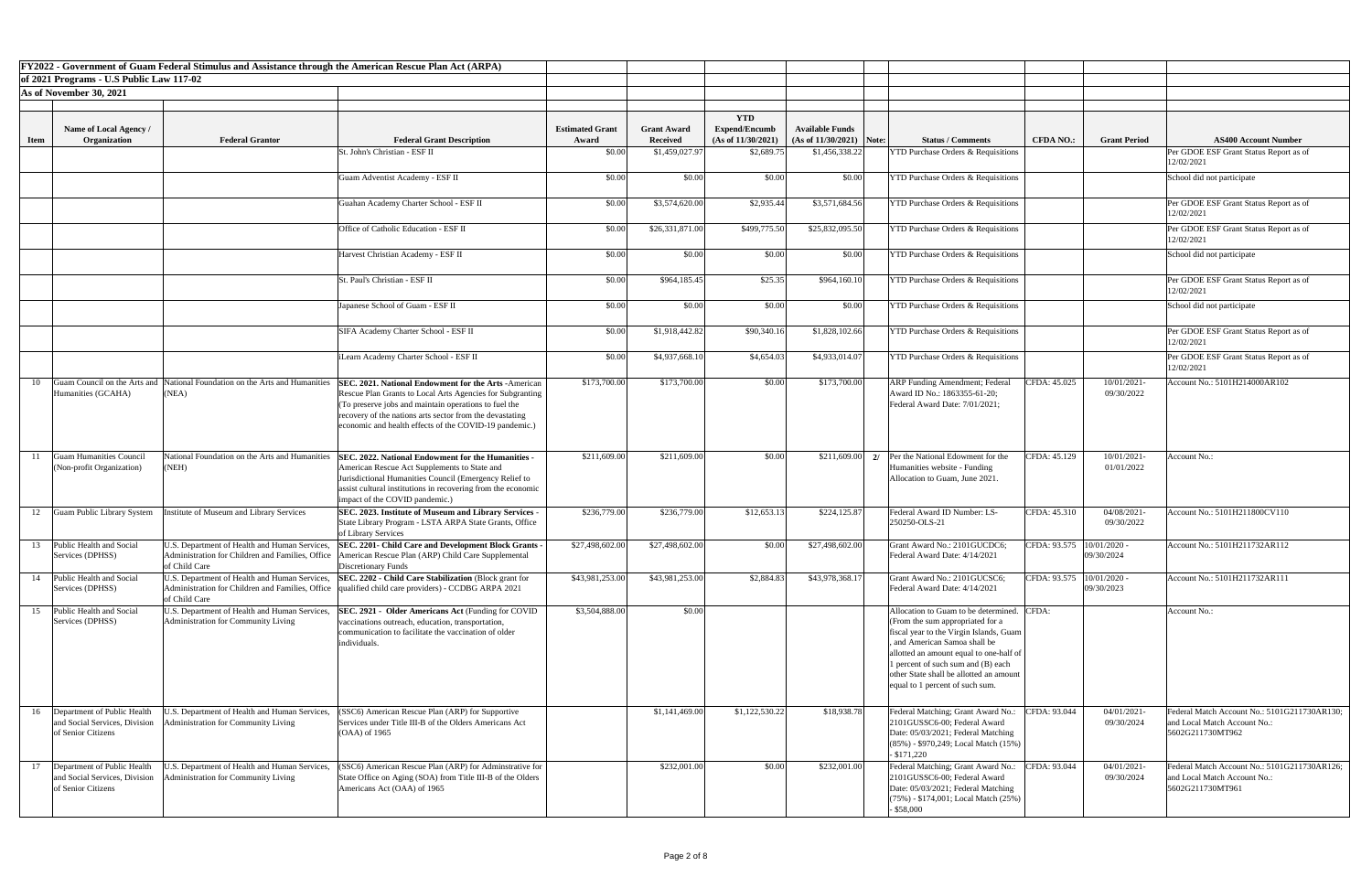|             |                                                                                    |                                                                                                             | <b>FY2022 - Government of Guam Federal Stimulus and Assistance through the American Rescue Plan Act (ARPA)</b>                                                                                                                                                                                                                            |                        |                    |                                    |                            |                                                                                                                                                                                                                                                                                                                                                                                                                                            |                             |                              |                                                                                                  |
|-------------|------------------------------------------------------------------------------------|-------------------------------------------------------------------------------------------------------------|-------------------------------------------------------------------------------------------------------------------------------------------------------------------------------------------------------------------------------------------------------------------------------------------------------------------------------------------|------------------------|--------------------|------------------------------------|----------------------------|--------------------------------------------------------------------------------------------------------------------------------------------------------------------------------------------------------------------------------------------------------------------------------------------------------------------------------------------------------------------------------------------------------------------------------------------|-----------------------------|------------------------------|--------------------------------------------------------------------------------------------------|
|             | of 2021 Programs - U.S Public Law 117-02                                           |                                                                                                             |                                                                                                                                                                                                                                                                                                                                           |                        |                    |                                    |                            |                                                                                                                                                                                                                                                                                                                                                                                                                                            |                             |                              |                                                                                                  |
|             | As of November 30, 2021                                                            |                                                                                                             |                                                                                                                                                                                                                                                                                                                                           |                        |                    |                                    |                            |                                                                                                                                                                                                                                                                                                                                                                                                                                            |                             |                              |                                                                                                  |
|             |                                                                                    |                                                                                                             |                                                                                                                                                                                                                                                                                                                                           |                        |                    |                                    |                            |                                                                                                                                                                                                                                                                                                                                                                                                                                            |                             |                              |                                                                                                  |
|             | Name of Local Agency /                                                             |                                                                                                             |                                                                                                                                                                                                                                                                                                                                           | <b>Estimated Grant</b> | <b>Grant Award</b> | <b>YTD</b><br><b>Expend/Encumb</b> | <b>Available Funds</b>     |                                                                                                                                                                                                                                                                                                                                                                                                                                            |                             |                              |                                                                                                  |
| <b>Item</b> | Organization                                                                       | <b>Federal Grantor</b>                                                                                      | <b>Federal Grant Description</b>                                                                                                                                                                                                                                                                                                          | Award                  | <b>Received</b>    | (As of 11/30/2021)                 | $(As of 11/30/2021)$ Note: | <b>Status / Comments</b>                                                                                                                                                                                                                                                                                                                                                                                                                   | <b>CFDA NO.:</b>            | <b>Grant Period</b>          | <b>AS400 Account Number</b>                                                                      |
| 18          | Department of Public Health                                                        | I.S. Department of Health and Human Services                                                                | (CMC6) American Rescue Plan (ARP) for Congregate                                                                                                                                                                                                                                                                                          |                        | \$877,941.00       | \$820,653.50                       | \$57,287.50                | Federal Matching; Grant Award No.:                                                                                                                                                                                                                                                                                                                                                                                                         | CFDA: 93.045                | 04/01/2021-                  | Federal Match Account No.: 5101G211730AR115;                                                     |
|             | and Social Services, Division<br>of Senior Citizens                                | dministration for Community Living                                                                          | Meals under Title III-C1 of the Olders Americans Act<br>$(OAA)$ of 1965                                                                                                                                                                                                                                                                   |                        |                    |                                    |                            | 2101GUCMC6-00; Federal Award<br>Date: 05/03/2021; Federal Matching<br>$(85\%)$ - \$746,250; Local Match $(15\%)$<br>$-$ \$131,691                                                                                                                                                                                                                                                                                                          |                             | 09/30/2024                   | and Local Match Account No.:<br>5602G211730MT957                                                 |
|             | Department of Public Health<br>and Social Services, Division<br>of Senior Citizens | J.S. Department of Health and Human Services,<br>dministration for Community Living                         | (HDC6) American Rescue Plan (ARP) for Home Delivered<br>Meals under Title III-C2 of the Olders Americans Act<br>(OAA) of 1965                                                                                                                                                                                                             |                        | \$1,316,912.00     | \$1,215,190.28                     | \$101,721.72               | Federal Matching; Grant Award No.:<br>2101GUHDC6-00; Federal Award<br>Date: 05/03/2021; Federal Matching<br>$(85\%)$ - \$1,119,375; Local Match<br>$(15\%) - $197,537$                                                                                                                                                                                                                                                                     | CFDA: 93.045                | 04/01/2021<br>09/30/2024     | Federal Match Account No.: 5101G211730AR133;<br>and Local Match Account No.:<br>5602G211730MT963 |
|             | Department of Public Health<br>and Social Services, Division<br>of Senior Citizens | J.S. Department of Health and Human Services,<br>dministration for Community Living                         | (PHC6) American Rescue Plan (ARP) for Preventive Health<br>under Title III-D of the Olders Americans Act (OAA) of<br>1965                                                                                                                                                                                                                 |                        | \$109,450.00       | \$97,450.00                        | \$12,000.00                | 100% Federal: Grant Award No.:<br>2101GUPHC6-00; Federal Award<br>Date: 05/03/2021; Federal 100%                                                                                                                                                                                                                                                                                                                                           | CFDA: 93.043                | 04/01/2021-<br>09/30/2024    | Account No.: 5101H211730AR136                                                                    |
| 21          | Department of Public Health<br>and Social Services, Division<br>of Senior Citizens | J.S. Department of Health and Human Services.<br>dministration for Community Living                         | (FCC6) American Rescue Plan (ARP) for Family<br>Caregivers under Title III-E of the Olders Americans Act<br>(OAA) of 1965                                                                                                                                                                                                                 |                        | \$480,917.00       | \$257,840.01                       | \$223,076.99               | Federal Matching; Grant Award No.:<br>2101GUFCC6-0S; Federal Award<br>Date: 05/03/2021; Federal Matching<br>(75%) - \$360,688; Local Match (25%)<br>$-$ \$120,229                                                                                                                                                                                                                                                                          | CFDA: 93.052                | 10/01/2020-<br>09/30/2024    | Federal Match Account No.: 5101G211730AR125;<br>and Local Match Account No.:<br>5602G211730MT958 |
| 22          | Department of Public Health<br>and Social Services, Division<br>of Senior Citizens | J.S. Department of Health and Human Services,<br>Administration for Community Living                        | (OMC6) American Rescue Plan (ARP) for Ombudsman<br>Program Title III-E of the Olders Americans Act (OAA) of<br>1965                                                                                                                                                                                                                       |                        | \$24,875.00        | \$4,894.92                         | \$19,980.08                | 100% Federal; Grant Award No.:<br>2101GUOMC6-00; Federal Award<br>Date: 05/03/2021; Federal Matching<br>$(100\%)$                                                                                                                                                                                                                                                                                                                          | CFDA: 93.042                | 04/01/2021-<br>09/30/2024    | Account No.: 5101H211730AR132                                                                    |
| 23          | Public Health and Social<br>Services (DPHSS)                                       | U.S. Department of Health and Human Services,<br>Centers for Disease Control and Prevention<br>(CDC)        | <b>SEC. 2301 - Funding for COVID-19 Vaccine Activities</b><br>at the Centers for Disease Control and Prevention - IP19-<br>1901-YR02 FY2020 Immunization & Vaccines for Children<br>(VFC) Grants-Combined CARES #4 (COVID-19<br>Vaccination Supplement 4 Funding)                                                                         | \$1,975,190.00         | \$1,975,190.00     | \$620,481.00                       | \$1,354,709.00             | Grant Award No.: 6 NH23IP922638-<br>02-05; FAIN No.: NH231P922638;<br>Federal Award Date: 03/31/2021                                                                                                                                                                                                                                                                                                                                       | CFDA: 93.268                | 07/01/2020-<br>06/30/2024    | Account No.: 5101H211713CV138                                                                    |
| 24          | Public Health and Social<br>Services (DPHSS)                                       | U.S. Department of Health and Human Services,<br>Centers for Disease Control and Prevention<br>(CDC)        | IP19-1901-YR02 FY2020 Immunization & Vaccines for<br>Children (VFC) Grants-Combined CARES #4 PART 2<br>(COVID-19 Vaccination Supplement Funding)                                                                                                                                                                                          | \$123,706.00           | \$123,706.00       | \$0.00                             | \$123,706.00               | Grant Award No.: 6 NH23IP922638-<br>02-06; FAIN No.: NH231P922638;<br>Federal Award Date: 05/03/2021                                                                                                                                                                                                                                                                                                                                       | CFDA: 93.268                | 07/01/2020-<br>06/30/2024    | Account No.: 5101H211713CV140                                                                    |
|             | Public Health and Social<br>Services (DPHSS)                                       | U.S. Department of Health and Human Services,<br><b>Centers for Disease Control and Prevention</b><br>(CDC) | <b>SEC. 2401 - Funding for COVID-19 Testing, Contact</b><br>Tracing, and Mitigation Activities - Epidemiology and<br>Laboratory Capacity for Infectious Diseases (ELC)<br>Reopening Schools Grant through the American Rescue<br>lan Act of 2021 (Support for Screening Testing to Reopen<br>& Keep Schools Operating Safely)             | \$5,075,137.00         | \$5,075,137.00     | \$775,908.33                       | \$4,299,228.67             | 100% Federal; Grant award No.: 6<br>NU50CK000531-02-12; Federal<br>Award Date 04/08/2021                                                                                                                                                                                                                                                                                                                                                   | CFDA: 93.323                | 08/01/2020-<br>07/31/2022    | Account No.: 5101H211713AR139                                                                    |
| 26          | Public Health and Social<br>Services (DPHSS)                                       | U.S. Department of Health and Human Services,<br><b>Health Resources and Services Administration</b>        | American Rescue Plan Act Funding for Health Centers                                                                                                                                                                                                                                                                                       | \$2,365,750.00         | \$2,365,750.00     | \$225,375.83                       | \$2,140,374.17             | 100% Federal; Grant award No.:<br>H8FCS41225-01-00; Federal Award<br>Date 03/26/2021                                                                                                                                                                                                                                                                                                                                                       | CFDA: 93.224                | $04/01/2021$ -<br>03/31/2023 | Account No.: 5105H211716AR109                                                                    |
|             | Public Health and Social<br>Services (DPHSS)                                       | U.S. Department of Health and Human Services,<br>Centers for Medicare & Medicaid Services                   | Medicaid American Rescue Plan Act - Medicaid Assistance<br>Payments (MAP/ARP)                                                                                                                                                                                                                                                             | \$820,000.00           | \$820,000.00       | \$33,581.27                        | \$786,418.73               | 100% Federal; Grant award No.:<br>2105GQARPT; Federal Award Date<br>07/01/2021                                                                                                                                                                                                                                                                                                                                                             | CFDA: 93.778   07/01/2021 - | 10/01/2021                   | Account No.: 5101H211723AR152                                                                    |
| 28          | Public Health and Social<br>Services (DPHSS)                                       | U.S. Department of Health and Human Services,<br>Administration for Children and Families                   | <b>SEC. 2911 - Low Income Home Energy Assistance</b><br>Program (Administered by Public Health, provides<br>inancial assistance for cooling expenses to qualified<br>households. Financial assistance can include payment for:<br>past-due utility bills, disconnection/reconnection fees.)                                               | \$816,537.00           | \$816,537.00       | \$66,812.99                        | \$749,724.01               | 100% Federal; Grant award No.:<br>2101GUI5C6; Federal Award Date<br>05/04/2021                                                                                                                                                                                                                                                                                                                                                             | CFDA: 93.568 03/11/2021 -   | 09/30/2022                   | Account No.: 5101H211726AR113                                                                    |
| 29          | Administration                                                                     | U.S. Department of the Treasury                                                                             | SEC. 3206 (d)(4) Homeowner Assistance Fund -<br><b>Territory Set-Aside</b> (To provide relief for vulnerable<br>homeowners and to prevent mortgage delinquencies and<br>defaults, foreclosures, loss of utilities or home energy<br>services, and displacement of homeowners experiencing<br>financial hardships after January 21, 2020.) | \$13,587,562.00        | \$0.00             | \$0.00                             | \$0.00                     | Allocation to Guam per U.S.<br>Department of Treasury, Homeowner<br>Assistance Fund, Data and<br>Methodology for State and Territory<br>Allocation, April 14, 2021. Must<br>submit a Notice of Funds Request to<br>U.S. Treasury-deadline is April 25,<br>2021. U.S. Treasury will open<br>electronic portal on April 16, 2021<br>to complete/submit in addition to<br>the financial assistance agreement<br>and payment information form. | CFDA:                       |                              | Account No.:                                                                                     |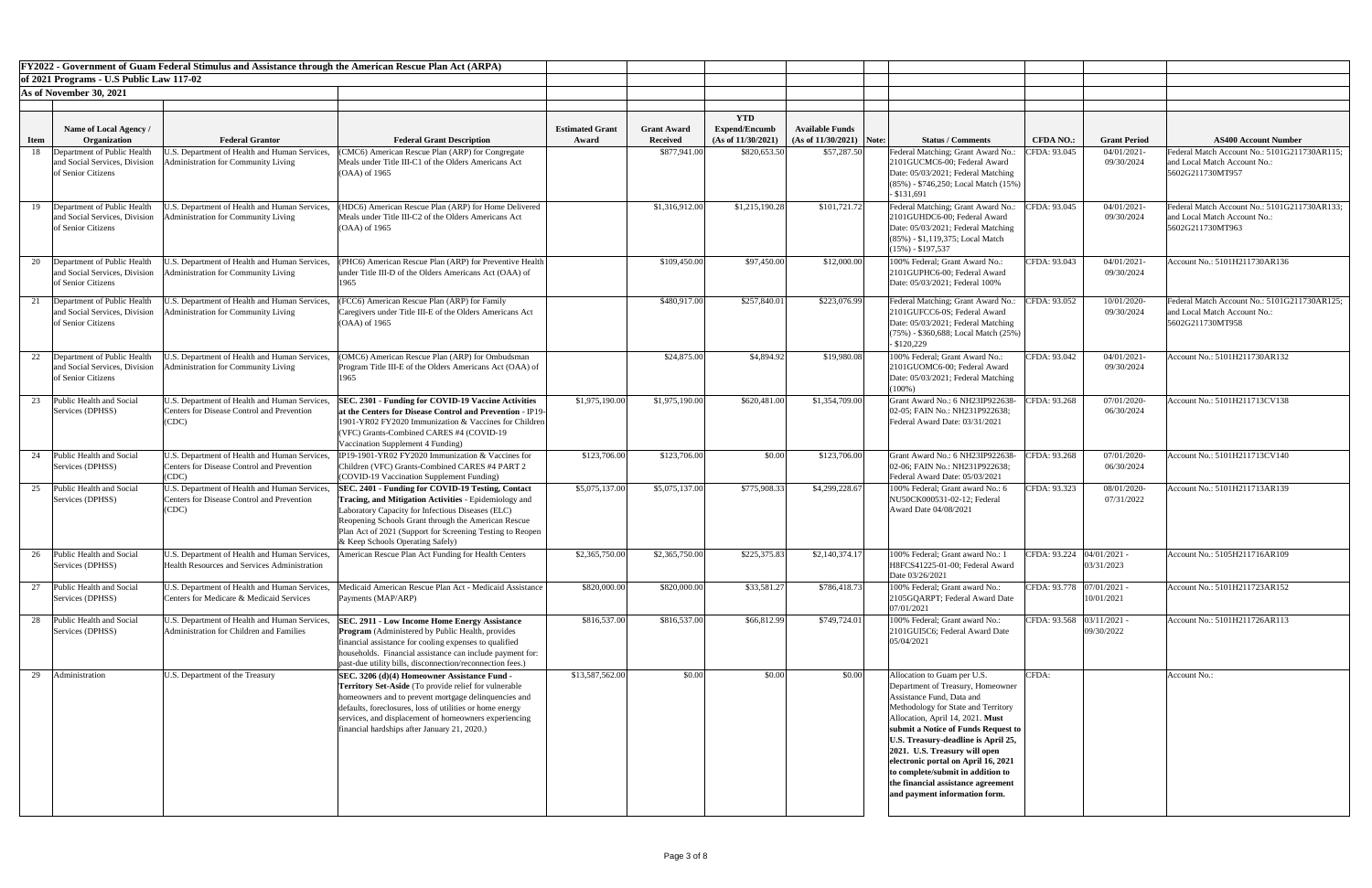|             |                                                 |                                                                                            | FY2022 - Government of Guam Federal Stimulus and Assistance through the American Rescue Plan Act (ARPA)                                                                                                                                                                                                                        |                                 |                                       |                                                          |                                                      |                          |                                                                                                                                                                                                         |                             |                              |                                                                                                                                                                                                                                                                            |
|-------------|-------------------------------------------------|--------------------------------------------------------------------------------------------|--------------------------------------------------------------------------------------------------------------------------------------------------------------------------------------------------------------------------------------------------------------------------------------------------------------------------------|---------------------------------|---------------------------------------|----------------------------------------------------------|------------------------------------------------------|--------------------------|---------------------------------------------------------------------------------------------------------------------------------------------------------------------------------------------------------|-----------------------------|------------------------------|----------------------------------------------------------------------------------------------------------------------------------------------------------------------------------------------------------------------------------------------------------------------------|
|             | of 2021 Programs - U.S Public Law 117-02        |                                                                                            |                                                                                                                                                                                                                                                                                                                                |                                 |                                       |                                                          |                                                      |                          |                                                                                                                                                                                                         |                             |                              |                                                                                                                                                                                                                                                                            |
|             | As of November 30, 2021                         |                                                                                            |                                                                                                                                                                                                                                                                                                                                |                                 |                                       |                                                          |                                                      |                          |                                                                                                                                                                                                         |                             |                              |                                                                                                                                                                                                                                                                            |
|             |                                                 |                                                                                            |                                                                                                                                                                                                                                                                                                                                |                                 |                                       |                                                          |                                                      |                          |                                                                                                                                                                                                         |                             |                              |                                                                                                                                                                                                                                                                            |
| <b>Item</b> | Name of Local Agency /<br>Organization          | <b>Federal Grantor</b>                                                                     | <b>Federal Grant Description</b>                                                                                                                                                                                                                                                                                               | <b>Estimated Grant</b><br>Award | <b>Grant Award</b><br><b>Received</b> | <b>YTD</b><br><b>Expend/Encumb</b><br>(As of 11/30/2021) | <b>Available Funds</b><br>$(As of 11/30/2021)$ Note: |                          | <b>Status / Comments</b>                                                                                                                                                                                | <b>CFDA NO.:</b>            | <b>Grant Period</b>          | <b>AS400 Account Number</b>                                                                                                                                                                                                                                                |
| 30          | Department of Labor                             | U.S. Department of Labor, Employment and<br><b>Training Administration</b>                 | Pandemic Unemployment Assistance Program ("PUA")<br>and Federal Pandemic Unemployment Compensation<br>"FPUC") Programs and Lost Wages Assistance -<br>American Rescue Plan (ARP) extends and cover<br>unemployment benefits until September 4, 2021.<br>Authorized payments totalling \$13.3M to date under this<br>extension. | \$0.00                          | \$0.00                                | \$0.00                                                   |                                                      | $$0.00$ 3/               |                                                                                                                                                                                                         | CFDA:                       |                              | Account No.:                                                                                                                                                                                                                                                               |
|             | Department of Labor                             | U.S. Department of Labor, Employment and<br><b>Training Administration</b>                 | Pandemic Unemployment Assistance Program ("PUA")                                                                                                                                                                                                                                                                               |                                 | \$6,600,000.00                        | \$6,600,000.00                                           | \$0.00                                               |                          |                                                                                                                                                                                                         | CFDA: 17.225   04/01/2019 - | 06/30/2022                   | Account No.: 5679C202400CV603                                                                                                                                                                                                                                              |
|             | Department of Labor                             | U.S. Department of Labor, Employment and<br><b>Training Administration</b>                 | Federal Pandemic Unemployment Compensation ("FPUC")<br><b>Programs</b>                                                                                                                                                                                                                                                         |                                 | \$6,600,000.00                        | \$6,600,000.00                                           | \$0.00                                               |                          |                                                                                                                                                                                                         | CFDA: 17.225 04/01/2020 -   | 06/30/2022                   | Account No.: 5679C202400CV604                                                                                                                                                                                                                                              |
|             | Department of Labor                             | J.S. Department of Homeland Security, Federal<br><b>Emergency Management Agency (FEMA)</b> | Other Needs Assistance (ONA) - Supplemental Payments<br>for Lost Wages - Benefits                                                                                                                                                                                                                                              |                                 | \$112,000.00                          | \$112,000.00                                             | \$0.00                                               | $\overline{\mathcal{X}}$ |                                                                                                                                                                                                         | CFDA: 97.050 08/01/2020 -   | 9/27/2021                    | Account No.: 5101B202400CV106 / Local Accour<br>No.: 5100B202400MT950                                                                                                                                                                                                      |
|             | 31 Department of Labor                          | U.S. Department of Labor, Employment and<br><b>Training Administration</b>                 | <b>PUA and FPUC - Fraud Administrative Costs - Fraud</b><br>Admininstratiive Costs                                                                                                                                                                                                                                             | \$660,000.00                    | \$660,000.00                          | \$424,708.10                                             | \$235,291.90                                         |                          | 100% Federal; Grant award No.: UI<br>34836-20-55-A-66; Mod No. 0-13/<br>Mod No. 14; Effective Date<br>07/01/2021                                                                                        | CFDA: 17.225 01/01/2021 -   | 06/30/2022                   | Account No.: 5101H212400CV105                                                                                                                                                                                                                                              |
|             | 32 Department of Labor                          | J.S. Department of Labor, Employment and<br><b>Training Administration</b>                 | PUA and FPUC - Administrative Costs - FPUC<br><b>Administrative Costs</b>                                                                                                                                                                                                                                                      | \$150,000.00                    | \$150,000.00                          | \$129,745.05                                             | \$20,254.95                                          |                          | 100% Federal; Grant award No.: UI<br>34836-20-55-A-66; Mod No. 0-13                                                                                                                                     | CFDA: 17.225 01/01/2021 -   | 06/30/2022                   | Account No.: 5101H212400CV107                                                                                                                                                                                                                                              |
|             | 33 Department of Revenue and<br>Taxation        | U.S. Department of the Treasury                                                            | Sec 9601: Part I: Subtitle G - EIP Payment - (\$1,400 to<br>individuals and \$2,800 for Joint Filers) - Guam EIP 3                                                                                                                                                                                                             | \$241,000,000.00]               | \$241,000,000.00                      | \$224,269,373.00                                         | \$16,730,627.00                                      |                          | Per DRT Media Release dated<br>$5/1/2021$ , the IRS and U.S. Treasury<br>approved \$241.0 Million for Guam's<br>EIP 3 Program, and have approved the<br>advance of 90% to be transferred to<br>Govguam. | CFDA:                       |                              | Per DRT Media Release dated 9/16/2021, from<br>April 10, 2021 through September 16, 2021, DRT<br>processed over 87,269 EIP 3 program payments<br>totalling \$224,69,373.                                                                                                   |
|             | 34 Department of Revenue and<br>Taxation        | J.S. Department of the Treasury                                                            | Sec 9601: Part I: Subtitle G - EIP Payment - (\$1,400 to<br>individuals and \$2,800 for Joint Filers) - Administrative<br>Costs                                                                                                                                                                                                | \$347,000.00                    | \$347,000.00                          | \$0.00                                                   |                                                      |                          | \$347,000.00 2/ Per DRT Media Release, the Guam<br>DRT was also approved for<br>approximately \$347,000 in<br>administrative expenses.                                                                  | CFDA:                       |                              | Account No.:                                                                                                                                                                                                                                                               |
|             | 35 Department of Revenue and<br>Taxation        | J.S. Department of the Treasury                                                            | Sec 9611: Part II: Subtitle G - Child Tax Credit<br>(increases from \$1,000 to \$3,000 per child) Imementation<br>of the Advance Child Tax Credit (CTC) Program for Guam<br>per CTC Plan submitted by DRT and approved by IRS and<br>U.S Treasury.                                                                             | \$93,537,000.00                 | \$93,537,000.00                       | \$31,326,325.00                                          | \$62,210,675.00                                      |                          | Per DRT Media Release 8/18/2021.<br>the IRS and U.S. Treasury approved a<br>total of \$93.5M in initial funding for<br>the Advance Child Tax Credit.                                                    | CFDA:                       |                              | Per DRT Media Release dated 10/25/2021, DRT ha<br>processed: Install#1, $9/20/21$ , 15,556 payments,<br>\$8,499,895; Install#2, 9/30/2021, 15,460 payment<br>\\$8,444,900; Install#3, 10/15/2021, 18,582<br>payments, \$14,381,530. Total 49,598 payments-<br>\$31,326,325 |
|             | 36 Department of Revenue and<br>l'axation       | J.S. Department of the Treasury                                                            | Sec 9611: Part II: Subtitle G - Child Tax Credit<br>increases from \$1,000 to \$3,000 per child) Imementation<br>of the Advance Child Tax Credit (CTC) Program for Guam<br>per CTC Plan submitted by DRT and approved by IRS and<br><b>U.S Treasury</b>                                                                        | \$300,000.00                    | \$300,000.00                          | \$281,402.80                                             | \$18,597.20                                          |                          | Per DRT Media Release 8/18/2021.<br>the DRT was also approved to receive<br>\$300,000 to fund administrative<br>expenses.                                                                               | CFDA:                       | $03/11/2021$ -<br>12/31/2024 | Account No.: 5686C210800AR350                                                                                                                                                                                                                                              |
|             | 37 Department of Revenue and<br>Taxation        | J.S. Department of the Treasury                                                            | Sec 7503B of Sec 9625 of Part III: Subtitle G - Earned<br><b>Income Tax Credit</b> (includes Guam as reimbursement<br>prospectively)                                                                                                                                                                                           | \$0.00                          | \$0.00                                | \$0.00                                                   | \$0.00                                               |                          |                                                                                                                                                                                                         | CFDA:                       |                              | Account No.:                                                                                                                                                                                                                                                               |
|             | 38 Public Health and Social<br>Services (DPHSS) | U.S. Department of Agriculture, Food And<br><b>Nutrition Service</b>                       | Supplemental Nutrition Assistance Program (SNAP)<br>FFY2021 SAE Pandemic Electronic Benefits Transfer (P-<br>EBT) - SNAP Benefits Issuance to School Children in<br>SNAP & Non-SNAP Households                                                                                                                                 | \$36,706,392.90                 | \$32,321,060.00                       | \$32,321,059.80                                          | \$0.20                                               |                          | 100% Federal; Grant award No.:<br>Federal Award Date:                                                                                                                                                   | CFDA: 10.649 10/01/2020 -   | 09/30/2021                   | Per DPHSS PEBT Statistical Report for total<br>Benefits Issued. GDOE - Cards Distributed is<br>25,985 & Benefit Amount is $$1,243.32$ , Balance to<br>distribute - 1,556; DoDEA is 40 & Benefit Amount<br>is \$334.74, Balance to distribute -10                           |
|             | Public Health and Social<br>Services (DPHSS)    | U.S. Department of Agriculture, Food And<br><b>Nutrition Service</b>                       | Supplemental Nutrition Assistance Program (SNAP)<br>FFY2021 SAE Pandemic Electronic Benefits Transfer (P-<br>EBT) - Total Allocation for Administrative Costs -<br>\$299,275                                                                                                                                                   | \$996,370.66                    | \$0.00                                | \$0.00                                                   | \$0.00                                               |                          | 100% Federal; Grant award No.:<br>7GU400GU6; Federal Award Date<br>07/01/2021 and Amendment No. 001;<br>Date: 09/30/2021                                                                                | CFDA: 10.649   10/01/2020 - | 09/30/2022                   | Account No.: 5101H211729AR***                                                                                                                                                                                                                                              |
|             | 40 Public Health and Social<br>Services (DPHSS) | J.S. Department of Agriculture, Food And<br><b>Nutrition Service</b>                       | Supplemental Nutrition Assistance Program (SNAP)<br>FFY2021 SAE Pandemic Electronic Benefits Transfer (P-<br><b>EBT</b> ) - Certification                                                                                                                                                                                      | \$0.00                          | \$599,183.66                          | \$135,330.28                                             | \$463,853.38                                         |                          | 100% Federal; Grant award No.:<br>7GU400GU6; Federal Award Date<br>[07/01/2021 and Amendment No. 001;<br>Date: 09/30/2021                                                                               | CFDA: 10.649   10/01/2020 - | 09/30/2022                   | Account No.: 5101H211729AR120                                                                                                                                                                                                                                              |
| 41          | Public Health and Social<br>Services (DPHSS)    | U.S. Department of Agriculture, Food And<br><b>Nutrition Service</b>                       | Supplemental Nutrition Assistance Program (SNAP)<br>FFY2021 SAE Pandemic Electronic Benefits Transfer (P-<br>EBT) - ADP Development                                                                                                                                                                                            | \$0.00                          | \$173,176.00                          | \$120,000.00                                             | \$53,176.00                                          |                          | 100% Federal; Grant award No.:<br>7GU400GU6; Federal Award Date<br>07/01/2021 and Amendment No. 001;<br>Date: 09/30/2021                                                                                | CFDA: 10.649   10/01/2020 - | 09/30/2022                   | Account No.: 5101E211729AR121                                                                                                                                                                                                                                              |

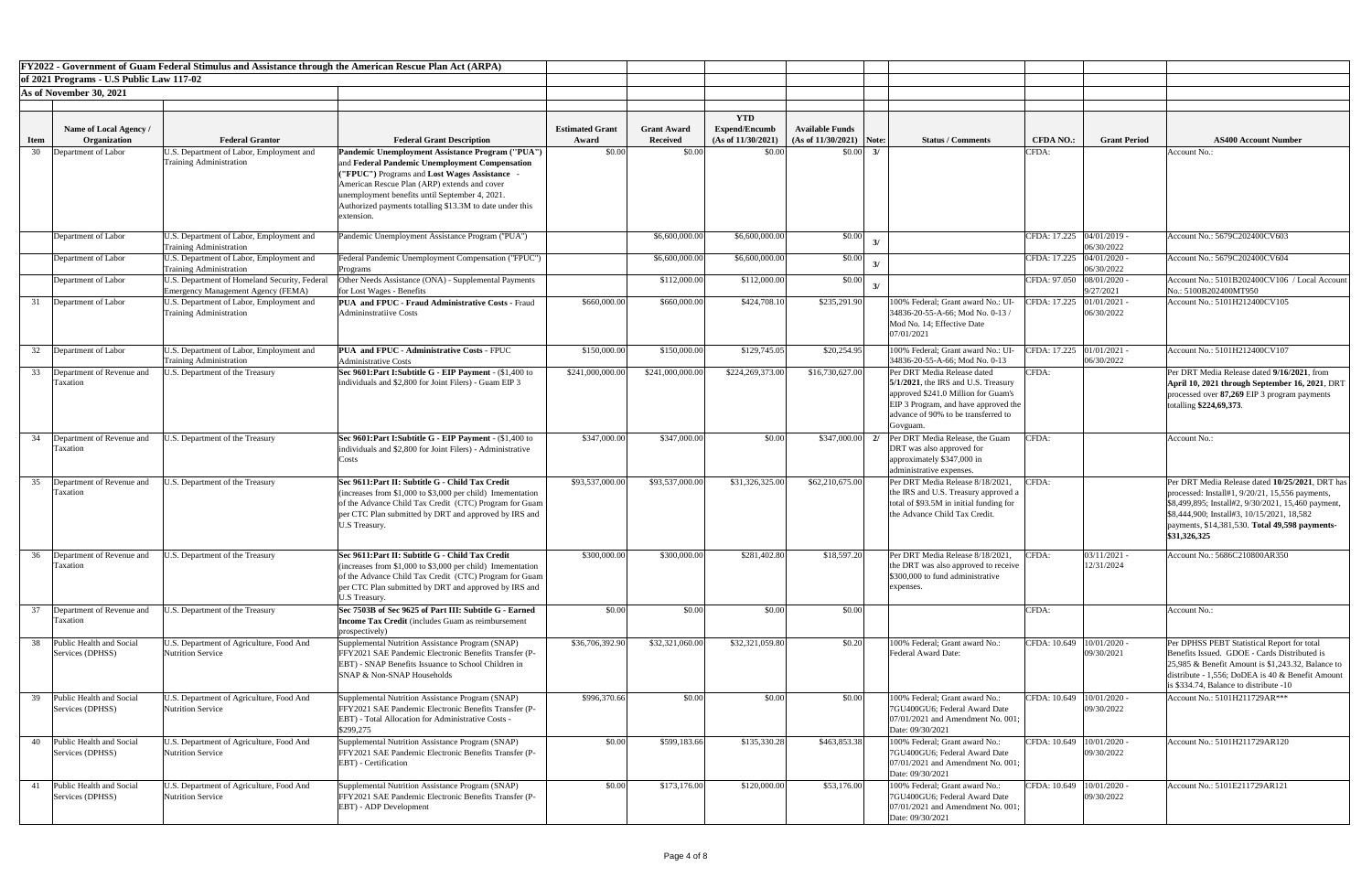| of 2021 Programs - U.S Public Law 117-02<br>As of November 30, 2021<br><b>YTD</b><br><b>Available Funds</b><br>Name of Local Agency /<br><b>Estimated Grant</b><br><b>Grant Award</b><br><b>Expend/Encumb</b><br>(As of 11/30/2021)<br>$(As of 11/30/2021)$ Note:<br><b>Grant Period</b><br>Organization<br><b>Federal Grantor</b><br><b>Received</b><br><b>Status / Comments</b><br><b>CFDA NO.:</b><br><b>AS400 Account Number</b><br><b>Federal Grant Description</b><br>Award<br><b>Item</b><br>\$4,590.00<br>Public Health and Social<br>Supplemental Nutrition Assistance Program (SNAP)<br>\$20,000.00<br>\$15,410.00<br>CFDA: 10.649<br>10/01/2020<br>U.S. Department of Agriculture, Food And<br>\$0.00<br>100% Federal; Grant award No.:<br>Account No.: 5101E211729AR122<br>42<br>09/30/2022<br>FFY2021 SAE Pandemic Electronic Benefits Transfer (P-<br>Services (DPHSS)<br>Nutrition Service<br>7GU400GU6; Federal Award Date<br>EBT) - Outreach<br>$[07/01/2021$ and Amendment No. 001:<br>Date: 09/30/2021<br>CFDA: 10.649   10/01/2020<br>Public Health and Social<br>Supplemental Nutrition Assistance Program (SNAP)<br>\$0.00<br>\$204,011.00<br>\$204,010.44<br>\$0.56<br>100% Federal; Grant award No.:<br>Account No.: 5101E211729AR123<br>U.S. Department of Agriculture, Food And<br>43<br>FFY2021 SAE Pandemic Electronic Benefits Transfer (P-<br>09/30/2022<br>Nutrition Service<br>Services (DPHSS)<br>7GU400GU6; Federal Award Date<br>07/01/2021 and Amendment No. 001;<br>EBT) - Issuance<br>Date: 09/30/2021<br>44 Administration<br>\$28,964,017.20<br>\$0.00<br>Allocation for Guam under the ERA2 CFDA: 21.023<br>U.S. Department of the Treasury<br>\$0.00<br>\$0.00<br><b>SEC. 3201- Emergency Rental Assistance Program</b><br>Account No.:<br>(ERA2) (Direct financial assistance, including rent, rental<br>Program per the U.S. Department of<br>arrears, utilities and home energy costs arrears, and other<br>Treasury website.<br>expenses related to housing.)<br>Public Health and Social<br>U.S. Department of Health and Human Services,<br>\$70,949.00<br>CFDA: 93.669   10/01/2020 -<br><b>SEC. 2205 - Child Abuse Prevention and Treatmnt</b><br>\$70,949.00<br>\$70,949.00<br>\$0.00<br>100% Federal; Grant award No.: G-<br>Account No.: 5101H211726AR114<br>45<br>Administration for Children and Families<br>09/30/2025<br>Services (DPHSS)<br>(American Rescue Plan Act, P.L. 117-2 to carry out the<br>2101GUNCC6; Federal Award Date<br>04/29/2021<br>State grant program under section 106 of Child Abuse<br>Prevention and Treatment Act.) - Child Abuse and Neglect -<br>ARPA of 2021 Program<br>CFDA: 93.558 04/01/2021 -<br>Public Health and Social<br>U.S. Department of Health and Human Services,<br>\$893,482.67<br>\$893,482.67<br>\$5,400.00<br>\$888,082.67<br>100% Federal; Grant award No.:<br>Account No.: 5101H211728AR110<br><b>SEC. 9201 - Pandemic Emergency Assistance Fund</b><br>46<br>Administration for Children and Families<br>(American Rescue Plan Act, P.L. 117-2; section $403(c)$ of<br>09/30/2022<br>Services (DPHSS)<br>2101GUTANFC6; Federal Award<br>the of the Social Security Act.) TANF-ACF-PI-2021-02 -<br>Date 05/20/2021<br>Temporary Assistance for Needy Families (TANF) program,<br>Pandemic Emergency Assistance Funds (PEAF) FY2021<br>Public Health and Social<br>U.S. Department of Health and Human Services,<br>\$86,060.00<br>\$86,060.00<br>\$0.00<br>100% Federal; Grant award No.:<br>CFDA: 93.747 08/01/2021<br>SEC. 9301 - Additional Funding for Aging and<br>\$86,060.00<br>Account No.: 5101H211730AR137<br>47<br>Administration for Community Living<br>09/30/2023<br>Services (DPHSS)<br><b>Disability Services Programs</b> (American Rescue Plan Act,<br>2101GUAPC-00; Federal Award Date<br>08/03/2021<br>P.L. 117-2 for activities under the Elder Justice Act section<br>2042(b) of Title XX of the Social Security Act.) APC6-<br>ARP for APS under SSA Title XX Section 2042(b)<br>Guam Behavioral Health and<br>\$925,921.00<br>\$925,921.00<br>CFDA: 93.958 09/01/2021 -<br>J.S. Department of Health and Human Services,<br>\$925,921.00<br>\$0.00<br>100% Federal; Grant award No.:<br>Account No.: 5101H212310AR106<br><b>SEC. 2701 - Funding for Block Grants for Community</b><br>48<br>09/30/2025<br><b>Wellness Center (GBHWC)</b><br><b>Substance Abuse and Mental Health Services</b><br>1B09SM085352-01; Federal Award<br>Mental Health Services (American Rescue Plan Act, P.L.<br>Administration, Center for Mental Health<br>Date 05/17/2021<br>117-2 to carry out subparts I and III of Part B of Title XIX<br>of the Public Health Servies Act, 45 CFR part 96, with<br>Services<br>respect to mental health.) ARPA Funding Plan 2021 - MH<br>I Kumision I Fino' Chamoru<br>U.S. Department of Health and Human Services,<br>\$0.00<br>\$0.00<br>100% Federal; Grant award No.:<br>CFDA:<br>SEC. 11004 - COVID-19 Response Resources for the<br>\$0.00<br>\$0.00<br><b>Account No.:</b><br>49<br><b>Preservation and Maintenance of Native American</b><br>Administration for Children and Families (ACF)<br>Yan I Fina'na'guen Historia<br>Federal Award Date<br>Yan Lina'la' Taotao Tano<br>Admistration for Native Americans (ANA)<br>Languages -2021 ARPA Native Language Preservation and<br>(Kumision)<br>Maintenance supplemental grants - CHamoru Language<br>Commission ("A Sustainable Framework for Teaching and<br>Learning CHamoru Nina'fitmen i Fina'na'gue yan Ineyak i<br>Fino'CHamoru")<br>10/01/2020<br>Guam Homeland Security<br>\$280,353.00<br>\$266,335.35<br>\$0.00<br>J.S. Department of Homeland Security, Federal<br>\$266,335.35<br>100% Federal; Grant Agreement No.:<br>CFDA: 97.042<br>Account No.: 5101H210280EM152<br>SEC. 4014 - Emergency Management Performance<br>09/30/2023<br><b>Grant Funding - 2021 Emergency Mangement</b><br>EMF-2021-EP-00007-S01; Federal<br>Office of Civil Defense<br><b>Emergency Management Agency (FEMA)</b><br>Award Date 08/27/2021<br>Performance Grant (EMPG) American Rescue Plan Act<br>CFDA: 97.042<br>10/01/2020<br>Guam Homeland Security<br>\$0.00<br>\$14,017.65<br>\$0.00<br>Account No.: 5101H210280EM153<br>U.S. Department of Homeland Security, Federal<br>\$14,017.65<br><b>SEC. 4014 - Emergency Management Performance</b><br>100% Federal; Grant Agreement No.:<br>09/30/2023<br>EMF-2021-EP-00007-S01; Federal<br>Office of Civil Defense<br>Emergency Management Agency (FEMA)<br><b>Grant Funding - 2021 Emergency Mangement</b><br>Award Date 08/27/2021<br>Performance Grant (EMPG) American Rescue Plan Act -<br>Management and Administration<br>Guam Behavioral Health and<br>\$925,921.00<br>\$2,676.62<br>100% Federal; Grant award No.:<br>U.S. Department of Health and Human Services,<br><b>SEC. 2702 - Funding for Block Grants for Prevention</b><br>\$925,921.00<br>\$923,244.38<br>CFDA: 93.959 09/01/2021 -<br>Account No.: 5101H212310AR119<br>52<br>Wellness Center (GBHWC)<br>09/30/2025<br>Substance Abuse and Mental Health Services<br>and Treatment for Substance Abuse (American Rescue)<br>1B08TI083935-01 Federal Award<br>Administration, Center for Mental Health<br>Date 05/17/2021<br>Plan Act, P.L. 117-2 to carry out Subparts II & III, of Part B<br>of Title XIX of the Public Health Servies Act, 45 CFR part<br>Services<br>[96] - Substance Abuse Prevention and Treatment Block<br>Grant 2021 ARPA<br>53 Public Health and Social<br>\$1,000,000.00<br>\$1,000,000.00<br>\$0.00<br>\$1,000,000.00<br>CFDA: 93.778   10/01/2021 -<br>Account No.: 5101H221723AR152<br>U.S. Department of Health and Human Services.<br>Medicaid American Rescue Plan Act - Medicaid Assistance<br>100% Federal; Grant award No.:<br>09/30/2022<br>Centers for Medicare & Medicaid Services<br>Services (DPHSS)<br>Payments (MAP/ARP)<br>2205GQARPT; (FIRST/2021); Federal<br>Award Date 10/01/2021 | FY2022 - Government of Guam Federal Stimulus and Assistance through the American Rescue Plan Act (ARPA) |  |  |  |  |  |  |  |  |
|-----------------------------------------------------------------------------------------------------------------------------------------------------------------------------------------------------------------------------------------------------------------------------------------------------------------------------------------------------------------------------------------------------------------------------------------------------------------------------------------------------------------------------------------------------------------------------------------------------------------------------------------------------------------------------------------------------------------------------------------------------------------------------------------------------------------------------------------------------------------------------------------------------------------------------------------------------------------------------------------------------------------------------------------------------------------------------------------------------------------------------------------------------------------------------------------------------------------------------------------------------------------------------------------------------------------------------------------------------------------------------------------------------------------------------------------------------------------------------------------------------------------------------------------------------------------------------------------------------------------------------------------------------------------------------------------------------------------------------------------------------------------------------------------------------------------------------------------------------------------------------------------------------------------------------------------------------------------------------------------------------------------------------------------------------------------------------------------------------------------------------------------------------------------------------------------------------------------------------------------------------------------------------------------------------------------------------------------------------------------------------------------------------------------------------------------------------------------------------------------------------------------------------------------------------------------------------------------------------------------------------------------------------------------------------------------------------------------------------------------------------------------------------------------------------------------------------------------------------------------------------------------------------------------------------------------------------------------------------------------------------------------------------------------------------------------------------------------------------------------------------------------------------------------------------------------------------------------------------------------------------------------------------------------------------------------------------------------------------------------------------------------------------------------------------------------------------------------------------------------------------------------------------------------------------------------------------------------------------------------------------------------------------------------------------------------------------------------------------------------------------------------------------------------------------------------------------------------------------------------------------------------------------------------------------------------------------------------------------------------------------------------------------------------------------------------------------------------------------------------------------------------------------------------------------------------------------------------------------------------------------------------------------------------------------------------------------------------------------------------------------------------------------------------------------------------------------------------------------------------------------------------------------------------------------------------------------------------------------------------------------------------------------------------------------------------------------------------------------------------------------------------------------------------------------------------------------------------------------------------------------------------------------------------------------------------------------------------------------------------------------------------------------------------------------------------------------------------------------------------------------------------------------------------------------------------------------------------------------------------------------------------------------------------------------------------------------------------------------------------------------------------------------------------------------------------------------------------------------------------------------------------------------------------------------------------------------------------------------------------------------------------------------------------------------------------------------------------------------------------------------------------------------------------------------------------------------------------------------------------------------------------------------------------------------------------------------------------------------------------------------------------------------------------------------------------------------------------------------------------------------------------------------------------------------------------------------------------------------------------------------------------------------------------------------------------------------------------------------------------------------------------------------------------------------------------------------------------------------------------------------------------------------------------------------------------------------------------------------------------------------------------------------------------------------------------------------------------------------------------------------------------------------------------------------------------------------------------------------------------------------------------------------------------------------------------------------------------------------------------------------------------------------------------------------------------------------------------------------------------------------------------------------------------------------------------------------------------------------------------------------------------------------------------------------------------------------------------------------------------------------------------------------------------------------------------------------------------------------------------------------------------------------------------------------------------------------------------------------------------------------------------------------------------------------------------------------------------------------------------------------------------------------------------------------------------------------------------------------------------------------------------------------------------------------------------------------------------|---------------------------------------------------------------------------------------------------------|--|--|--|--|--|--|--|--|
|                                                                                                                                                                                                                                                                                                                                                                                                                                                                                                                                                                                                                                                                                                                                                                                                                                                                                                                                                                                                                                                                                                                                                                                                                                                                                                                                                                                                                                                                                                                                                                                                                                                                                                                                                                                                                                                                                                                                                                                                                                                                                                                                                                                                                                                                                                                                                                                                                                                                                                                                                                                                                                                                                                                                                                                                                                                                                                                                                                                                                                                                                                                                                                                                                                                                                                                                                                                                                                                                                                                                                                                                                                                                                                                                                                                                                                                                                                                                                                                                                                                                                                                                                                                                                                                                                                                                                                                                                                                                                                                                                                                                                                                                                                                                                                                                                                                                                                                                                                                                                                                                                                                                                                                                                                                                                                                                                                                                                                                                                                                                                                                                                                                                                                                                                                                                                                                                                                                                                                                                                                                                                                                                                                                                                                                                                                                                                                                                                                                                                                                                                                                                                                                                                                                                                                                                                                                                                                                                                                                                                                                                                                                                                                                                                                                                                                                                                                                                                                                                                                                                                                                                                                                                                                                                                                                                                                                                                                                                                                 |                                                                                                         |  |  |  |  |  |  |  |  |
|                                                                                                                                                                                                                                                                                                                                                                                                                                                                                                                                                                                                                                                                                                                                                                                                                                                                                                                                                                                                                                                                                                                                                                                                                                                                                                                                                                                                                                                                                                                                                                                                                                                                                                                                                                                                                                                                                                                                                                                                                                                                                                                                                                                                                                                                                                                                                                                                                                                                                                                                                                                                                                                                                                                                                                                                                                                                                                                                                                                                                                                                                                                                                                                                                                                                                                                                                                                                                                                                                                                                                                                                                                                                                                                                                                                                                                                                                                                                                                                                                                                                                                                                                                                                                                                                                                                                                                                                                                                                                                                                                                                                                                                                                                                                                                                                                                                                                                                                                                                                                                                                                                                                                                                                                                                                                                                                                                                                                                                                                                                                                                                                                                                                                                                                                                                                                                                                                                                                                                                                                                                                                                                                                                                                                                                                                                                                                                                                                                                                                                                                                                                                                                                                                                                                                                                                                                                                                                                                                                                                                                                                                                                                                                                                                                                                                                                                                                                                                                                                                                                                                                                                                                                                                                                                                                                                                                                                                                                                                                 |                                                                                                         |  |  |  |  |  |  |  |  |
|                                                                                                                                                                                                                                                                                                                                                                                                                                                                                                                                                                                                                                                                                                                                                                                                                                                                                                                                                                                                                                                                                                                                                                                                                                                                                                                                                                                                                                                                                                                                                                                                                                                                                                                                                                                                                                                                                                                                                                                                                                                                                                                                                                                                                                                                                                                                                                                                                                                                                                                                                                                                                                                                                                                                                                                                                                                                                                                                                                                                                                                                                                                                                                                                                                                                                                                                                                                                                                                                                                                                                                                                                                                                                                                                                                                                                                                                                                                                                                                                                                                                                                                                                                                                                                                                                                                                                                                                                                                                                                                                                                                                                                                                                                                                                                                                                                                                                                                                                                                                                                                                                                                                                                                                                                                                                                                                                                                                                                                                                                                                                                                                                                                                                                                                                                                                                                                                                                                                                                                                                                                                                                                                                                                                                                                                                                                                                                                                                                                                                                                                                                                                                                                                                                                                                                                                                                                                                                                                                                                                                                                                                                                                                                                                                                                                                                                                                                                                                                                                                                                                                                                                                                                                                                                                                                                                                                                                                                                                                                 |                                                                                                         |  |  |  |  |  |  |  |  |
|                                                                                                                                                                                                                                                                                                                                                                                                                                                                                                                                                                                                                                                                                                                                                                                                                                                                                                                                                                                                                                                                                                                                                                                                                                                                                                                                                                                                                                                                                                                                                                                                                                                                                                                                                                                                                                                                                                                                                                                                                                                                                                                                                                                                                                                                                                                                                                                                                                                                                                                                                                                                                                                                                                                                                                                                                                                                                                                                                                                                                                                                                                                                                                                                                                                                                                                                                                                                                                                                                                                                                                                                                                                                                                                                                                                                                                                                                                                                                                                                                                                                                                                                                                                                                                                                                                                                                                                                                                                                                                                                                                                                                                                                                                                                                                                                                                                                                                                                                                                                                                                                                                                                                                                                                                                                                                                                                                                                                                                                                                                                                                                                                                                                                                                                                                                                                                                                                                                                                                                                                                                                                                                                                                                                                                                                                                                                                                                                                                                                                                                                                                                                                                                                                                                                                                                                                                                                                                                                                                                                                                                                                                                                                                                                                                                                                                                                                                                                                                                                                                                                                                                                                                                                                                                                                                                                                                                                                                                                                                 |                                                                                                         |  |  |  |  |  |  |  |  |
|                                                                                                                                                                                                                                                                                                                                                                                                                                                                                                                                                                                                                                                                                                                                                                                                                                                                                                                                                                                                                                                                                                                                                                                                                                                                                                                                                                                                                                                                                                                                                                                                                                                                                                                                                                                                                                                                                                                                                                                                                                                                                                                                                                                                                                                                                                                                                                                                                                                                                                                                                                                                                                                                                                                                                                                                                                                                                                                                                                                                                                                                                                                                                                                                                                                                                                                                                                                                                                                                                                                                                                                                                                                                                                                                                                                                                                                                                                                                                                                                                                                                                                                                                                                                                                                                                                                                                                                                                                                                                                                                                                                                                                                                                                                                                                                                                                                                                                                                                                                                                                                                                                                                                                                                                                                                                                                                                                                                                                                                                                                                                                                                                                                                                                                                                                                                                                                                                                                                                                                                                                                                                                                                                                                                                                                                                                                                                                                                                                                                                                                                                                                                                                                                                                                                                                                                                                                                                                                                                                                                                                                                                                                                                                                                                                                                                                                                                                                                                                                                                                                                                                                                                                                                                                                                                                                                                                                                                                                                                                 |                                                                                                         |  |  |  |  |  |  |  |  |
|                                                                                                                                                                                                                                                                                                                                                                                                                                                                                                                                                                                                                                                                                                                                                                                                                                                                                                                                                                                                                                                                                                                                                                                                                                                                                                                                                                                                                                                                                                                                                                                                                                                                                                                                                                                                                                                                                                                                                                                                                                                                                                                                                                                                                                                                                                                                                                                                                                                                                                                                                                                                                                                                                                                                                                                                                                                                                                                                                                                                                                                                                                                                                                                                                                                                                                                                                                                                                                                                                                                                                                                                                                                                                                                                                                                                                                                                                                                                                                                                                                                                                                                                                                                                                                                                                                                                                                                                                                                                                                                                                                                                                                                                                                                                                                                                                                                                                                                                                                                                                                                                                                                                                                                                                                                                                                                                                                                                                                                                                                                                                                                                                                                                                                                                                                                                                                                                                                                                                                                                                                                                                                                                                                                                                                                                                                                                                                                                                                                                                                                                                                                                                                                                                                                                                                                                                                                                                                                                                                                                                                                                                                                                                                                                                                                                                                                                                                                                                                                                                                                                                                                                                                                                                                                                                                                                                                                                                                                                                                 |                                                                                                         |  |  |  |  |  |  |  |  |
|                                                                                                                                                                                                                                                                                                                                                                                                                                                                                                                                                                                                                                                                                                                                                                                                                                                                                                                                                                                                                                                                                                                                                                                                                                                                                                                                                                                                                                                                                                                                                                                                                                                                                                                                                                                                                                                                                                                                                                                                                                                                                                                                                                                                                                                                                                                                                                                                                                                                                                                                                                                                                                                                                                                                                                                                                                                                                                                                                                                                                                                                                                                                                                                                                                                                                                                                                                                                                                                                                                                                                                                                                                                                                                                                                                                                                                                                                                                                                                                                                                                                                                                                                                                                                                                                                                                                                                                                                                                                                                                                                                                                                                                                                                                                                                                                                                                                                                                                                                                                                                                                                                                                                                                                                                                                                                                                                                                                                                                                                                                                                                                                                                                                                                                                                                                                                                                                                                                                                                                                                                                                                                                                                                                                                                                                                                                                                                                                                                                                                                                                                                                                                                                                                                                                                                                                                                                                                                                                                                                                                                                                                                                                                                                                                                                                                                                                                                                                                                                                                                                                                                                                                                                                                                                                                                                                                                                                                                                                                                 |                                                                                                         |  |  |  |  |  |  |  |  |
|                                                                                                                                                                                                                                                                                                                                                                                                                                                                                                                                                                                                                                                                                                                                                                                                                                                                                                                                                                                                                                                                                                                                                                                                                                                                                                                                                                                                                                                                                                                                                                                                                                                                                                                                                                                                                                                                                                                                                                                                                                                                                                                                                                                                                                                                                                                                                                                                                                                                                                                                                                                                                                                                                                                                                                                                                                                                                                                                                                                                                                                                                                                                                                                                                                                                                                                                                                                                                                                                                                                                                                                                                                                                                                                                                                                                                                                                                                                                                                                                                                                                                                                                                                                                                                                                                                                                                                                                                                                                                                                                                                                                                                                                                                                                                                                                                                                                                                                                                                                                                                                                                                                                                                                                                                                                                                                                                                                                                                                                                                                                                                                                                                                                                                                                                                                                                                                                                                                                                                                                                                                                                                                                                                                                                                                                                                                                                                                                                                                                                                                                                                                                                                                                                                                                                                                                                                                                                                                                                                                                                                                                                                                                                                                                                                                                                                                                                                                                                                                                                                                                                                                                                                                                                                                                                                                                                                                                                                                                                                 |                                                                                                         |  |  |  |  |  |  |  |  |
|                                                                                                                                                                                                                                                                                                                                                                                                                                                                                                                                                                                                                                                                                                                                                                                                                                                                                                                                                                                                                                                                                                                                                                                                                                                                                                                                                                                                                                                                                                                                                                                                                                                                                                                                                                                                                                                                                                                                                                                                                                                                                                                                                                                                                                                                                                                                                                                                                                                                                                                                                                                                                                                                                                                                                                                                                                                                                                                                                                                                                                                                                                                                                                                                                                                                                                                                                                                                                                                                                                                                                                                                                                                                                                                                                                                                                                                                                                                                                                                                                                                                                                                                                                                                                                                                                                                                                                                                                                                                                                                                                                                                                                                                                                                                                                                                                                                                                                                                                                                                                                                                                                                                                                                                                                                                                                                                                                                                                                                                                                                                                                                                                                                                                                                                                                                                                                                                                                                                                                                                                                                                                                                                                                                                                                                                                                                                                                                                                                                                                                                                                                                                                                                                                                                                                                                                                                                                                                                                                                                                                                                                                                                                                                                                                                                                                                                                                                                                                                                                                                                                                                                                                                                                                                                                                                                                                                                                                                                                                                 |                                                                                                         |  |  |  |  |  |  |  |  |
|                                                                                                                                                                                                                                                                                                                                                                                                                                                                                                                                                                                                                                                                                                                                                                                                                                                                                                                                                                                                                                                                                                                                                                                                                                                                                                                                                                                                                                                                                                                                                                                                                                                                                                                                                                                                                                                                                                                                                                                                                                                                                                                                                                                                                                                                                                                                                                                                                                                                                                                                                                                                                                                                                                                                                                                                                                                                                                                                                                                                                                                                                                                                                                                                                                                                                                                                                                                                                                                                                                                                                                                                                                                                                                                                                                                                                                                                                                                                                                                                                                                                                                                                                                                                                                                                                                                                                                                                                                                                                                                                                                                                                                                                                                                                                                                                                                                                                                                                                                                                                                                                                                                                                                                                                                                                                                                                                                                                                                                                                                                                                                                                                                                                                                                                                                                                                                                                                                                                                                                                                                                                                                                                                                                                                                                                                                                                                                                                                                                                                                                                                                                                                                                                                                                                                                                                                                                                                                                                                                                                                                                                                                                                                                                                                                                                                                                                                                                                                                                                                                                                                                                                                                                                                                                                                                                                                                                                                                                                                                 |                                                                                                         |  |  |  |  |  |  |  |  |
|                                                                                                                                                                                                                                                                                                                                                                                                                                                                                                                                                                                                                                                                                                                                                                                                                                                                                                                                                                                                                                                                                                                                                                                                                                                                                                                                                                                                                                                                                                                                                                                                                                                                                                                                                                                                                                                                                                                                                                                                                                                                                                                                                                                                                                                                                                                                                                                                                                                                                                                                                                                                                                                                                                                                                                                                                                                                                                                                                                                                                                                                                                                                                                                                                                                                                                                                                                                                                                                                                                                                                                                                                                                                                                                                                                                                                                                                                                                                                                                                                                                                                                                                                                                                                                                                                                                                                                                                                                                                                                                                                                                                                                                                                                                                                                                                                                                                                                                                                                                                                                                                                                                                                                                                                                                                                                                                                                                                                                                                                                                                                                                                                                                                                                                                                                                                                                                                                                                                                                                                                                                                                                                                                                                                                                                                                                                                                                                                                                                                                                                                                                                                                                                                                                                                                                                                                                                                                                                                                                                                                                                                                                                                                                                                                                                                                                                                                                                                                                                                                                                                                                                                                                                                                                                                                                                                                                                                                                                                                                 |                                                                                                         |  |  |  |  |  |  |  |  |
|                                                                                                                                                                                                                                                                                                                                                                                                                                                                                                                                                                                                                                                                                                                                                                                                                                                                                                                                                                                                                                                                                                                                                                                                                                                                                                                                                                                                                                                                                                                                                                                                                                                                                                                                                                                                                                                                                                                                                                                                                                                                                                                                                                                                                                                                                                                                                                                                                                                                                                                                                                                                                                                                                                                                                                                                                                                                                                                                                                                                                                                                                                                                                                                                                                                                                                                                                                                                                                                                                                                                                                                                                                                                                                                                                                                                                                                                                                                                                                                                                                                                                                                                                                                                                                                                                                                                                                                                                                                                                                                                                                                                                                                                                                                                                                                                                                                                                                                                                                                                                                                                                                                                                                                                                                                                                                                                                                                                                                                                                                                                                                                                                                                                                                                                                                                                                                                                                                                                                                                                                                                                                                                                                                                                                                                                                                                                                                                                                                                                                                                                                                                                                                                                                                                                                                                                                                                                                                                                                                                                                                                                                                                                                                                                                                                                                                                                                                                                                                                                                                                                                                                                                                                                                                                                                                                                                                                                                                                                                                 |                                                                                                         |  |  |  |  |  |  |  |  |
|                                                                                                                                                                                                                                                                                                                                                                                                                                                                                                                                                                                                                                                                                                                                                                                                                                                                                                                                                                                                                                                                                                                                                                                                                                                                                                                                                                                                                                                                                                                                                                                                                                                                                                                                                                                                                                                                                                                                                                                                                                                                                                                                                                                                                                                                                                                                                                                                                                                                                                                                                                                                                                                                                                                                                                                                                                                                                                                                                                                                                                                                                                                                                                                                                                                                                                                                                                                                                                                                                                                                                                                                                                                                                                                                                                                                                                                                                                                                                                                                                                                                                                                                                                                                                                                                                                                                                                                                                                                                                                                                                                                                                                                                                                                                                                                                                                                                                                                                                                                                                                                                                                                                                                                                                                                                                                                                                                                                                                                                                                                                                                                                                                                                                                                                                                                                                                                                                                                                                                                                                                                                                                                                                                                                                                                                                                                                                                                                                                                                                                                                                                                                                                                                                                                                                                                                                                                                                                                                                                                                                                                                                                                                                                                                                                                                                                                                                                                                                                                                                                                                                                                                                                                                                                                                                                                                                                                                                                                                                                 |                                                                                                         |  |  |  |  |  |  |  |  |
|                                                                                                                                                                                                                                                                                                                                                                                                                                                                                                                                                                                                                                                                                                                                                                                                                                                                                                                                                                                                                                                                                                                                                                                                                                                                                                                                                                                                                                                                                                                                                                                                                                                                                                                                                                                                                                                                                                                                                                                                                                                                                                                                                                                                                                                                                                                                                                                                                                                                                                                                                                                                                                                                                                                                                                                                                                                                                                                                                                                                                                                                                                                                                                                                                                                                                                                                                                                                                                                                                                                                                                                                                                                                                                                                                                                                                                                                                                                                                                                                                                                                                                                                                                                                                                                                                                                                                                                                                                                                                                                                                                                                                                                                                                                                                                                                                                                                                                                                                                                                                                                                                                                                                                                                                                                                                                                                                                                                                                                                                                                                                                                                                                                                                                                                                                                                                                                                                                                                                                                                                                                                                                                                                                                                                                                                                                                                                                                                                                                                                                                                                                                                                                                                                                                                                                                                                                                                                                                                                                                                                                                                                                                                                                                                                                                                                                                                                                                                                                                                                                                                                                                                                                                                                                                                                                                                                                                                                                                                                                 |                                                                                                         |  |  |  |  |  |  |  |  |
|                                                                                                                                                                                                                                                                                                                                                                                                                                                                                                                                                                                                                                                                                                                                                                                                                                                                                                                                                                                                                                                                                                                                                                                                                                                                                                                                                                                                                                                                                                                                                                                                                                                                                                                                                                                                                                                                                                                                                                                                                                                                                                                                                                                                                                                                                                                                                                                                                                                                                                                                                                                                                                                                                                                                                                                                                                                                                                                                                                                                                                                                                                                                                                                                                                                                                                                                                                                                                                                                                                                                                                                                                                                                                                                                                                                                                                                                                                                                                                                                                                                                                                                                                                                                                                                                                                                                                                                                                                                                                                                                                                                                                                                                                                                                                                                                                                                                                                                                                                                                                                                                                                                                                                                                                                                                                                                                                                                                                                                                                                                                                                                                                                                                                                                                                                                                                                                                                                                                                                                                                                                                                                                                                                                                                                                                                                                                                                                                                                                                                                                                                                                                                                                                                                                                                                                                                                                                                                                                                                                                                                                                                                                                                                                                                                                                                                                                                                                                                                                                                                                                                                                                                                                                                                                                                                                                                                                                                                                                                                 |                                                                                                         |  |  |  |  |  |  |  |  |
|                                                                                                                                                                                                                                                                                                                                                                                                                                                                                                                                                                                                                                                                                                                                                                                                                                                                                                                                                                                                                                                                                                                                                                                                                                                                                                                                                                                                                                                                                                                                                                                                                                                                                                                                                                                                                                                                                                                                                                                                                                                                                                                                                                                                                                                                                                                                                                                                                                                                                                                                                                                                                                                                                                                                                                                                                                                                                                                                                                                                                                                                                                                                                                                                                                                                                                                                                                                                                                                                                                                                                                                                                                                                                                                                                                                                                                                                                                                                                                                                                                                                                                                                                                                                                                                                                                                                                                                                                                                                                                                                                                                                                                                                                                                                                                                                                                                                                                                                                                                                                                                                                                                                                                                                                                                                                                                                                                                                                                                                                                                                                                                                                                                                                                                                                                                                                                                                                                                                                                                                                                                                                                                                                                                                                                                                                                                                                                                                                                                                                                                                                                                                                                                                                                                                                                                                                                                                                                                                                                                                                                                                                                                                                                                                                                                                                                                                                                                                                                                                                                                                                                                                                                                                                                                                                                                                                                                                                                                                                                 |                                                                                                         |  |  |  |  |  |  |  |  |
|                                                                                                                                                                                                                                                                                                                                                                                                                                                                                                                                                                                                                                                                                                                                                                                                                                                                                                                                                                                                                                                                                                                                                                                                                                                                                                                                                                                                                                                                                                                                                                                                                                                                                                                                                                                                                                                                                                                                                                                                                                                                                                                                                                                                                                                                                                                                                                                                                                                                                                                                                                                                                                                                                                                                                                                                                                                                                                                                                                                                                                                                                                                                                                                                                                                                                                                                                                                                                                                                                                                                                                                                                                                                                                                                                                                                                                                                                                                                                                                                                                                                                                                                                                                                                                                                                                                                                                                                                                                                                                                                                                                                                                                                                                                                                                                                                                                                                                                                                                                                                                                                                                                                                                                                                                                                                                                                                                                                                                                                                                                                                                                                                                                                                                                                                                                                                                                                                                                                                                                                                                                                                                                                                                                                                                                                                                                                                                                                                                                                                                                                                                                                                                                                                                                                                                                                                                                                                                                                                                                                                                                                                                                                                                                                                                                                                                                                                                                                                                                                                                                                                                                                                                                                                                                                                                                                                                                                                                                                                                 |                                                                                                         |  |  |  |  |  |  |  |  |
|                                                                                                                                                                                                                                                                                                                                                                                                                                                                                                                                                                                                                                                                                                                                                                                                                                                                                                                                                                                                                                                                                                                                                                                                                                                                                                                                                                                                                                                                                                                                                                                                                                                                                                                                                                                                                                                                                                                                                                                                                                                                                                                                                                                                                                                                                                                                                                                                                                                                                                                                                                                                                                                                                                                                                                                                                                                                                                                                                                                                                                                                                                                                                                                                                                                                                                                                                                                                                                                                                                                                                                                                                                                                                                                                                                                                                                                                                                                                                                                                                                                                                                                                                                                                                                                                                                                                                                                                                                                                                                                                                                                                                                                                                                                                                                                                                                                                                                                                                                                                                                                                                                                                                                                                                                                                                                                                                                                                                                                                                                                                                                                                                                                                                                                                                                                                                                                                                                                                                                                                                                                                                                                                                                                                                                                                                                                                                                                                                                                                                                                                                                                                                                                                                                                                                                                                                                                                                                                                                                                                                                                                                                                                                                                                                                                                                                                                                                                                                                                                                                                                                                                                                                                                                                                                                                                                                                                                                                                                                                 |                                                                                                         |  |  |  |  |  |  |  |  |
|                                                                                                                                                                                                                                                                                                                                                                                                                                                                                                                                                                                                                                                                                                                                                                                                                                                                                                                                                                                                                                                                                                                                                                                                                                                                                                                                                                                                                                                                                                                                                                                                                                                                                                                                                                                                                                                                                                                                                                                                                                                                                                                                                                                                                                                                                                                                                                                                                                                                                                                                                                                                                                                                                                                                                                                                                                                                                                                                                                                                                                                                                                                                                                                                                                                                                                                                                                                                                                                                                                                                                                                                                                                                                                                                                                                                                                                                                                                                                                                                                                                                                                                                                                                                                                                                                                                                                                                                                                                                                                                                                                                                                                                                                                                                                                                                                                                                                                                                                                                                                                                                                                                                                                                                                                                                                                                                                                                                                                                                                                                                                                                                                                                                                                                                                                                                                                                                                                                                                                                                                                                                                                                                                                                                                                                                                                                                                                                                                                                                                                                                                                                                                                                                                                                                                                                                                                                                                                                                                                                                                                                                                                                                                                                                                                                                                                                                                                                                                                                                                                                                                                                                                                                                                                                                                                                                                                                                                                                                                                 |                                                                                                         |  |  |  |  |  |  |  |  |
|                                                                                                                                                                                                                                                                                                                                                                                                                                                                                                                                                                                                                                                                                                                                                                                                                                                                                                                                                                                                                                                                                                                                                                                                                                                                                                                                                                                                                                                                                                                                                                                                                                                                                                                                                                                                                                                                                                                                                                                                                                                                                                                                                                                                                                                                                                                                                                                                                                                                                                                                                                                                                                                                                                                                                                                                                                                                                                                                                                                                                                                                                                                                                                                                                                                                                                                                                                                                                                                                                                                                                                                                                                                                                                                                                                                                                                                                                                                                                                                                                                                                                                                                                                                                                                                                                                                                                                                                                                                                                                                                                                                                                                                                                                                                                                                                                                                                                                                                                                                                                                                                                                                                                                                                                                                                                                                                                                                                                                                                                                                                                                                                                                                                                                                                                                                                                                                                                                                                                                                                                                                                                                                                                                                                                                                                                                                                                                                                                                                                                                                                                                                                                                                                                                                                                                                                                                                                                                                                                                                                                                                                                                                                                                                                                                                                                                                                                                                                                                                                                                                                                                                                                                                                                                                                                                                                                                                                                                                                                                 |                                                                                                         |  |  |  |  |  |  |  |  |
|                                                                                                                                                                                                                                                                                                                                                                                                                                                                                                                                                                                                                                                                                                                                                                                                                                                                                                                                                                                                                                                                                                                                                                                                                                                                                                                                                                                                                                                                                                                                                                                                                                                                                                                                                                                                                                                                                                                                                                                                                                                                                                                                                                                                                                                                                                                                                                                                                                                                                                                                                                                                                                                                                                                                                                                                                                                                                                                                                                                                                                                                                                                                                                                                                                                                                                                                                                                                                                                                                                                                                                                                                                                                                                                                                                                                                                                                                                                                                                                                                                                                                                                                                                                                                                                                                                                                                                                                                                                                                                                                                                                                                                                                                                                                                                                                                                                                                                                                                                                                                                                                                                                                                                                                                                                                                                                                                                                                                                                                                                                                                                                                                                                                                                                                                                                                                                                                                                                                                                                                                                                                                                                                                                                                                                                                                                                                                                                                                                                                                                                                                                                                                                                                                                                                                                                                                                                                                                                                                                                                                                                                                                                                                                                                                                                                                                                                                                                                                                                                                                                                                                                                                                                                                                                                                                                                                                                                                                                                                                 |                                                                                                         |  |  |  |  |  |  |  |  |
|                                                                                                                                                                                                                                                                                                                                                                                                                                                                                                                                                                                                                                                                                                                                                                                                                                                                                                                                                                                                                                                                                                                                                                                                                                                                                                                                                                                                                                                                                                                                                                                                                                                                                                                                                                                                                                                                                                                                                                                                                                                                                                                                                                                                                                                                                                                                                                                                                                                                                                                                                                                                                                                                                                                                                                                                                                                                                                                                                                                                                                                                                                                                                                                                                                                                                                                                                                                                                                                                                                                                                                                                                                                                                                                                                                                                                                                                                                                                                                                                                                                                                                                                                                                                                                                                                                                                                                                                                                                                                                                                                                                                                                                                                                                                                                                                                                                                                                                                                                                                                                                                                                                                                                                                                                                                                                                                                                                                                                                                                                                                                                                                                                                                                                                                                                                                                                                                                                                                                                                                                                                                                                                                                                                                                                                                                                                                                                                                                                                                                                                                                                                                                                                                                                                                                                                                                                                                                                                                                                                                                                                                                                                                                                                                                                                                                                                                                                                                                                                                                                                                                                                                                                                                                                                                                                                                                                                                                                                                                                 |                                                                                                         |  |  |  |  |  |  |  |  |
|                                                                                                                                                                                                                                                                                                                                                                                                                                                                                                                                                                                                                                                                                                                                                                                                                                                                                                                                                                                                                                                                                                                                                                                                                                                                                                                                                                                                                                                                                                                                                                                                                                                                                                                                                                                                                                                                                                                                                                                                                                                                                                                                                                                                                                                                                                                                                                                                                                                                                                                                                                                                                                                                                                                                                                                                                                                                                                                                                                                                                                                                                                                                                                                                                                                                                                                                                                                                                                                                                                                                                                                                                                                                                                                                                                                                                                                                                                                                                                                                                                                                                                                                                                                                                                                                                                                                                                                                                                                                                                                                                                                                                                                                                                                                                                                                                                                                                                                                                                                                                                                                                                                                                                                                                                                                                                                                                                                                                                                                                                                                                                                                                                                                                                                                                                                                                                                                                                                                                                                                                                                                                                                                                                                                                                                                                                                                                                                                                                                                                                                                                                                                                                                                                                                                                                                                                                                                                                                                                                                                                                                                                                                                                                                                                                                                                                                                                                                                                                                                                                                                                                                                                                                                                                                                                                                                                                                                                                                                                                 |                                                                                                         |  |  |  |  |  |  |  |  |
|                                                                                                                                                                                                                                                                                                                                                                                                                                                                                                                                                                                                                                                                                                                                                                                                                                                                                                                                                                                                                                                                                                                                                                                                                                                                                                                                                                                                                                                                                                                                                                                                                                                                                                                                                                                                                                                                                                                                                                                                                                                                                                                                                                                                                                                                                                                                                                                                                                                                                                                                                                                                                                                                                                                                                                                                                                                                                                                                                                                                                                                                                                                                                                                                                                                                                                                                                                                                                                                                                                                                                                                                                                                                                                                                                                                                                                                                                                                                                                                                                                                                                                                                                                                                                                                                                                                                                                                                                                                                                                                                                                                                                                                                                                                                                                                                                                                                                                                                                                                                                                                                                                                                                                                                                                                                                                                                                                                                                                                                                                                                                                                                                                                                                                                                                                                                                                                                                                                                                                                                                                                                                                                                                                                                                                                                                                                                                                                                                                                                                                                                                                                                                                                                                                                                                                                                                                                                                                                                                                                                                                                                                                                                                                                                                                                                                                                                                                                                                                                                                                                                                                                                                                                                                                                                                                                                                                                                                                                                                                 |                                                                                                         |  |  |  |  |  |  |  |  |
|                                                                                                                                                                                                                                                                                                                                                                                                                                                                                                                                                                                                                                                                                                                                                                                                                                                                                                                                                                                                                                                                                                                                                                                                                                                                                                                                                                                                                                                                                                                                                                                                                                                                                                                                                                                                                                                                                                                                                                                                                                                                                                                                                                                                                                                                                                                                                                                                                                                                                                                                                                                                                                                                                                                                                                                                                                                                                                                                                                                                                                                                                                                                                                                                                                                                                                                                                                                                                                                                                                                                                                                                                                                                                                                                                                                                                                                                                                                                                                                                                                                                                                                                                                                                                                                                                                                                                                                                                                                                                                                                                                                                                                                                                                                                                                                                                                                                                                                                                                                                                                                                                                                                                                                                                                                                                                                                                                                                                                                                                                                                                                                                                                                                                                                                                                                                                                                                                                                                                                                                                                                                                                                                                                                                                                                                                                                                                                                                                                                                                                                                                                                                                                                                                                                                                                                                                                                                                                                                                                                                                                                                                                                                                                                                                                                                                                                                                                                                                                                                                                                                                                                                                                                                                                                                                                                                                                                                                                                                                                 |                                                                                                         |  |  |  |  |  |  |  |  |
|                                                                                                                                                                                                                                                                                                                                                                                                                                                                                                                                                                                                                                                                                                                                                                                                                                                                                                                                                                                                                                                                                                                                                                                                                                                                                                                                                                                                                                                                                                                                                                                                                                                                                                                                                                                                                                                                                                                                                                                                                                                                                                                                                                                                                                                                                                                                                                                                                                                                                                                                                                                                                                                                                                                                                                                                                                                                                                                                                                                                                                                                                                                                                                                                                                                                                                                                                                                                                                                                                                                                                                                                                                                                                                                                                                                                                                                                                                                                                                                                                                                                                                                                                                                                                                                                                                                                                                                                                                                                                                                                                                                                                                                                                                                                                                                                                                                                                                                                                                                                                                                                                                                                                                                                                                                                                                                                                                                                                                                                                                                                                                                                                                                                                                                                                                                                                                                                                                                                                                                                                                                                                                                                                                                                                                                                                                                                                                                                                                                                                                                                                                                                                                                                                                                                                                                                                                                                                                                                                                                                                                                                                                                                                                                                                                                                                                                                                                                                                                                                                                                                                                                                                                                                                                                                                                                                                                                                                                                                                                 |                                                                                                         |  |  |  |  |  |  |  |  |
|                                                                                                                                                                                                                                                                                                                                                                                                                                                                                                                                                                                                                                                                                                                                                                                                                                                                                                                                                                                                                                                                                                                                                                                                                                                                                                                                                                                                                                                                                                                                                                                                                                                                                                                                                                                                                                                                                                                                                                                                                                                                                                                                                                                                                                                                                                                                                                                                                                                                                                                                                                                                                                                                                                                                                                                                                                                                                                                                                                                                                                                                                                                                                                                                                                                                                                                                                                                                                                                                                                                                                                                                                                                                                                                                                                                                                                                                                                                                                                                                                                                                                                                                                                                                                                                                                                                                                                                                                                                                                                                                                                                                                                                                                                                                                                                                                                                                                                                                                                                                                                                                                                                                                                                                                                                                                                                                                                                                                                                                                                                                                                                                                                                                                                                                                                                                                                                                                                                                                                                                                                                                                                                                                                                                                                                                                                                                                                                                                                                                                                                                                                                                                                                                                                                                                                                                                                                                                                                                                                                                                                                                                                                                                                                                                                                                                                                                                                                                                                                                                                                                                                                                                                                                                                                                                                                                                                                                                                                                                                 |                                                                                                         |  |  |  |  |  |  |  |  |
|                                                                                                                                                                                                                                                                                                                                                                                                                                                                                                                                                                                                                                                                                                                                                                                                                                                                                                                                                                                                                                                                                                                                                                                                                                                                                                                                                                                                                                                                                                                                                                                                                                                                                                                                                                                                                                                                                                                                                                                                                                                                                                                                                                                                                                                                                                                                                                                                                                                                                                                                                                                                                                                                                                                                                                                                                                                                                                                                                                                                                                                                                                                                                                                                                                                                                                                                                                                                                                                                                                                                                                                                                                                                                                                                                                                                                                                                                                                                                                                                                                                                                                                                                                                                                                                                                                                                                                                                                                                                                                                                                                                                                                                                                                                                                                                                                                                                                                                                                                                                                                                                                                                                                                                                                                                                                                                                                                                                                                                                                                                                                                                                                                                                                                                                                                                                                                                                                                                                                                                                                                                                                                                                                                                                                                                                                                                                                                                                                                                                                                                                                                                                                                                                                                                                                                                                                                                                                                                                                                                                                                                                                                                                                                                                                                                                                                                                                                                                                                                                                                                                                                                                                                                                                                                                                                                                                                                                                                                                                                 |                                                                                                         |  |  |  |  |  |  |  |  |
|                                                                                                                                                                                                                                                                                                                                                                                                                                                                                                                                                                                                                                                                                                                                                                                                                                                                                                                                                                                                                                                                                                                                                                                                                                                                                                                                                                                                                                                                                                                                                                                                                                                                                                                                                                                                                                                                                                                                                                                                                                                                                                                                                                                                                                                                                                                                                                                                                                                                                                                                                                                                                                                                                                                                                                                                                                                                                                                                                                                                                                                                                                                                                                                                                                                                                                                                                                                                                                                                                                                                                                                                                                                                                                                                                                                                                                                                                                                                                                                                                                                                                                                                                                                                                                                                                                                                                                                                                                                                                                                                                                                                                                                                                                                                                                                                                                                                                                                                                                                                                                                                                                                                                                                                                                                                                                                                                                                                                                                                                                                                                                                                                                                                                                                                                                                                                                                                                                                                                                                                                                                                                                                                                                                                                                                                                                                                                                                                                                                                                                                                                                                                                                                                                                                                                                                                                                                                                                                                                                                                                                                                                                                                                                                                                                                                                                                                                                                                                                                                                                                                                                                                                                                                                                                                                                                                                                                                                                                                                                 |                                                                                                         |  |  |  |  |  |  |  |  |
|                                                                                                                                                                                                                                                                                                                                                                                                                                                                                                                                                                                                                                                                                                                                                                                                                                                                                                                                                                                                                                                                                                                                                                                                                                                                                                                                                                                                                                                                                                                                                                                                                                                                                                                                                                                                                                                                                                                                                                                                                                                                                                                                                                                                                                                                                                                                                                                                                                                                                                                                                                                                                                                                                                                                                                                                                                                                                                                                                                                                                                                                                                                                                                                                                                                                                                                                                                                                                                                                                                                                                                                                                                                                                                                                                                                                                                                                                                                                                                                                                                                                                                                                                                                                                                                                                                                                                                                                                                                                                                                                                                                                                                                                                                                                                                                                                                                                                                                                                                                                                                                                                                                                                                                                                                                                                                                                                                                                                                                                                                                                                                                                                                                                                                                                                                                                                                                                                                                                                                                                                                                                                                                                                                                                                                                                                                                                                                                                                                                                                                                                                                                                                                                                                                                                                                                                                                                                                                                                                                                                                                                                                                                                                                                                                                                                                                                                                                                                                                                                                                                                                                                                                                                                                                                                                                                                                                                                                                                                                                 |                                                                                                         |  |  |  |  |  |  |  |  |
|                                                                                                                                                                                                                                                                                                                                                                                                                                                                                                                                                                                                                                                                                                                                                                                                                                                                                                                                                                                                                                                                                                                                                                                                                                                                                                                                                                                                                                                                                                                                                                                                                                                                                                                                                                                                                                                                                                                                                                                                                                                                                                                                                                                                                                                                                                                                                                                                                                                                                                                                                                                                                                                                                                                                                                                                                                                                                                                                                                                                                                                                                                                                                                                                                                                                                                                                                                                                                                                                                                                                                                                                                                                                                                                                                                                                                                                                                                                                                                                                                                                                                                                                                                                                                                                                                                                                                                                                                                                                                                                                                                                                                                                                                                                                                                                                                                                                                                                                                                                                                                                                                                                                                                                                                                                                                                                                                                                                                                                                                                                                                                                                                                                                                                                                                                                                                                                                                                                                                                                                                                                                                                                                                                                                                                                                                                                                                                                                                                                                                                                                                                                                                                                                                                                                                                                                                                                                                                                                                                                                                                                                                                                                                                                                                                                                                                                                                                                                                                                                                                                                                                                                                                                                                                                                                                                                                                                                                                                                                                 |                                                                                                         |  |  |  |  |  |  |  |  |
|                                                                                                                                                                                                                                                                                                                                                                                                                                                                                                                                                                                                                                                                                                                                                                                                                                                                                                                                                                                                                                                                                                                                                                                                                                                                                                                                                                                                                                                                                                                                                                                                                                                                                                                                                                                                                                                                                                                                                                                                                                                                                                                                                                                                                                                                                                                                                                                                                                                                                                                                                                                                                                                                                                                                                                                                                                                                                                                                                                                                                                                                                                                                                                                                                                                                                                                                                                                                                                                                                                                                                                                                                                                                                                                                                                                                                                                                                                                                                                                                                                                                                                                                                                                                                                                                                                                                                                                                                                                                                                                                                                                                                                                                                                                                                                                                                                                                                                                                                                                                                                                                                                                                                                                                                                                                                                                                                                                                                                                                                                                                                                                                                                                                                                                                                                                                                                                                                                                                                                                                                                                                                                                                                                                                                                                                                                                                                                                                                                                                                                                                                                                                                                                                                                                                                                                                                                                                                                                                                                                                                                                                                                                                                                                                                                                                                                                                                                                                                                                                                                                                                                                                                                                                                                                                                                                                                                                                                                                                                                 |                                                                                                         |  |  |  |  |  |  |  |  |
|                                                                                                                                                                                                                                                                                                                                                                                                                                                                                                                                                                                                                                                                                                                                                                                                                                                                                                                                                                                                                                                                                                                                                                                                                                                                                                                                                                                                                                                                                                                                                                                                                                                                                                                                                                                                                                                                                                                                                                                                                                                                                                                                                                                                                                                                                                                                                                                                                                                                                                                                                                                                                                                                                                                                                                                                                                                                                                                                                                                                                                                                                                                                                                                                                                                                                                                                                                                                                                                                                                                                                                                                                                                                                                                                                                                                                                                                                                                                                                                                                                                                                                                                                                                                                                                                                                                                                                                                                                                                                                                                                                                                                                                                                                                                                                                                                                                                                                                                                                                                                                                                                                                                                                                                                                                                                                                                                                                                                                                                                                                                                                                                                                                                                                                                                                                                                                                                                                                                                                                                                                                                                                                                                                                                                                                                                                                                                                                                                                                                                                                                                                                                                                                                                                                                                                                                                                                                                                                                                                                                                                                                                                                                                                                                                                                                                                                                                                                                                                                                                                                                                                                                                                                                                                                                                                                                                                                                                                                                                                 |                                                                                                         |  |  |  |  |  |  |  |  |
|                                                                                                                                                                                                                                                                                                                                                                                                                                                                                                                                                                                                                                                                                                                                                                                                                                                                                                                                                                                                                                                                                                                                                                                                                                                                                                                                                                                                                                                                                                                                                                                                                                                                                                                                                                                                                                                                                                                                                                                                                                                                                                                                                                                                                                                                                                                                                                                                                                                                                                                                                                                                                                                                                                                                                                                                                                                                                                                                                                                                                                                                                                                                                                                                                                                                                                                                                                                                                                                                                                                                                                                                                                                                                                                                                                                                                                                                                                                                                                                                                                                                                                                                                                                                                                                                                                                                                                                                                                                                                                                                                                                                                                                                                                                                                                                                                                                                                                                                                                                                                                                                                                                                                                                                                                                                                                                                                                                                                                                                                                                                                                                                                                                                                                                                                                                                                                                                                                                                                                                                                                                                                                                                                                                                                                                                                                                                                                                                                                                                                                                                                                                                                                                                                                                                                                                                                                                                                                                                                                                                                                                                                                                                                                                                                                                                                                                                                                                                                                                                                                                                                                                                                                                                                                                                                                                                                                                                                                                                                                 |                                                                                                         |  |  |  |  |  |  |  |  |
|                                                                                                                                                                                                                                                                                                                                                                                                                                                                                                                                                                                                                                                                                                                                                                                                                                                                                                                                                                                                                                                                                                                                                                                                                                                                                                                                                                                                                                                                                                                                                                                                                                                                                                                                                                                                                                                                                                                                                                                                                                                                                                                                                                                                                                                                                                                                                                                                                                                                                                                                                                                                                                                                                                                                                                                                                                                                                                                                                                                                                                                                                                                                                                                                                                                                                                                                                                                                                                                                                                                                                                                                                                                                                                                                                                                                                                                                                                                                                                                                                                                                                                                                                                                                                                                                                                                                                                                                                                                                                                                                                                                                                                                                                                                                                                                                                                                                                                                                                                                                                                                                                                                                                                                                                                                                                                                                                                                                                                                                                                                                                                                                                                                                                                                                                                                                                                                                                                                                                                                                                                                                                                                                                                                                                                                                                                                                                                                                                                                                                                                                                                                                                                                                                                                                                                                                                                                                                                                                                                                                                                                                                                                                                                                                                                                                                                                                                                                                                                                                                                                                                                                                                                                                                                                                                                                                                                                                                                                                                                 |                                                                                                         |  |  |  |  |  |  |  |  |
|                                                                                                                                                                                                                                                                                                                                                                                                                                                                                                                                                                                                                                                                                                                                                                                                                                                                                                                                                                                                                                                                                                                                                                                                                                                                                                                                                                                                                                                                                                                                                                                                                                                                                                                                                                                                                                                                                                                                                                                                                                                                                                                                                                                                                                                                                                                                                                                                                                                                                                                                                                                                                                                                                                                                                                                                                                                                                                                                                                                                                                                                                                                                                                                                                                                                                                                                                                                                                                                                                                                                                                                                                                                                                                                                                                                                                                                                                                                                                                                                                                                                                                                                                                                                                                                                                                                                                                                                                                                                                                                                                                                                                                                                                                                                                                                                                                                                                                                                                                                                                                                                                                                                                                                                                                                                                                                                                                                                                                                                                                                                                                                                                                                                                                                                                                                                                                                                                                                                                                                                                                                                                                                                                                                                                                                                                                                                                                                                                                                                                                                                                                                                                                                                                                                                                                                                                                                                                                                                                                                                                                                                                                                                                                                                                                                                                                                                                                                                                                                                                                                                                                                                                                                                                                                                                                                                                                                                                                                                                                 |                                                                                                         |  |  |  |  |  |  |  |  |
|                                                                                                                                                                                                                                                                                                                                                                                                                                                                                                                                                                                                                                                                                                                                                                                                                                                                                                                                                                                                                                                                                                                                                                                                                                                                                                                                                                                                                                                                                                                                                                                                                                                                                                                                                                                                                                                                                                                                                                                                                                                                                                                                                                                                                                                                                                                                                                                                                                                                                                                                                                                                                                                                                                                                                                                                                                                                                                                                                                                                                                                                                                                                                                                                                                                                                                                                                                                                                                                                                                                                                                                                                                                                                                                                                                                                                                                                                                                                                                                                                                                                                                                                                                                                                                                                                                                                                                                                                                                                                                                                                                                                                                                                                                                                                                                                                                                                                                                                                                                                                                                                                                                                                                                                                                                                                                                                                                                                                                                                                                                                                                                                                                                                                                                                                                                                                                                                                                                                                                                                                                                                                                                                                                                                                                                                                                                                                                                                                                                                                                                                                                                                                                                                                                                                                                                                                                                                                                                                                                                                                                                                                                                                                                                                                                                                                                                                                                                                                                                                                                                                                                                                                                                                                                                                                                                                                                                                                                                                                                 |                                                                                                         |  |  |  |  |  |  |  |  |
|                                                                                                                                                                                                                                                                                                                                                                                                                                                                                                                                                                                                                                                                                                                                                                                                                                                                                                                                                                                                                                                                                                                                                                                                                                                                                                                                                                                                                                                                                                                                                                                                                                                                                                                                                                                                                                                                                                                                                                                                                                                                                                                                                                                                                                                                                                                                                                                                                                                                                                                                                                                                                                                                                                                                                                                                                                                                                                                                                                                                                                                                                                                                                                                                                                                                                                                                                                                                                                                                                                                                                                                                                                                                                                                                                                                                                                                                                                                                                                                                                                                                                                                                                                                                                                                                                                                                                                                                                                                                                                                                                                                                                                                                                                                                                                                                                                                                                                                                                                                                                                                                                                                                                                                                                                                                                                                                                                                                                                                                                                                                                                                                                                                                                                                                                                                                                                                                                                                                                                                                                                                                                                                                                                                                                                                                                                                                                                                                                                                                                                                                                                                                                                                                                                                                                                                                                                                                                                                                                                                                                                                                                                                                                                                                                                                                                                                                                                                                                                                                                                                                                                                                                                                                                                                                                                                                                                                                                                                                                                 |                                                                                                         |  |  |  |  |  |  |  |  |
|                                                                                                                                                                                                                                                                                                                                                                                                                                                                                                                                                                                                                                                                                                                                                                                                                                                                                                                                                                                                                                                                                                                                                                                                                                                                                                                                                                                                                                                                                                                                                                                                                                                                                                                                                                                                                                                                                                                                                                                                                                                                                                                                                                                                                                                                                                                                                                                                                                                                                                                                                                                                                                                                                                                                                                                                                                                                                                                                                                                                                                                                                                                                                                                                                                                                                                                                                                                                                                                                                                                                                                                                                                                                                                                                                                                                                                                                                                                                                                                                                                                                                                                                                                                                                                                                                                                                                                                                                                                                                                                                                                                                                                                                                                                                                                                                                                                                                                                                                                                                                                                                                                                                                                                                                                                                                                                                                                                                                                                                                                                                                                                                                                                                                                                                                                                                                                                                                                                                                                                                                                                                                                                                                                                                                                                                                                                                                                                                                                                                                                                                                                                                                                                                                                                                                                                                                                                                                                                                                                                                                                                                                                                                                                                                                                                                                                                                                                                                                                                                                                                                                                                                                                                                                                                                                                                                                                                                                                                                                                 |                                                                                                         |  |  |  |  |  |  |  |  |
|                                                                                                                                                                                                                                                                                                                                                                                                                                                                                                                                                                                                                                                                                                                                                                                                                                                                                                                                                                                                                                                                                                                                                                                                                                                                                                                                                                                                                                                                                                                                                                                                                                                                                                                                                                                                                                                                                                                                                                                                                                                                                                                                                                                                                                                                                                                                                                                                                                                                                                                                                                                                                                                                                                                                                                                                                                                                                                                                                                                                                                                                                                                                                                                                                                                                                                                                                                                                                                                                                                                                                                                                                                                                                                                                                                                                                                                                                                                                                                                                                                                                                                                                                                                                                                                                                                                                                                                                                                                                                                                                                                                                                                                                                                                                                                                                                                                                                                                                                                                                                                                                                                                                                                                                                                                                                                                                                                                                                                                                                                                                                                                                                                                                                                                                                                                                                                                                                                                                                                                                                                                                                                                                                                                                                                                                                                                                                                                                                                                                                                                                                                                                                                                                                                                                                                                                                                                                                                                                                                                                                                                                                                                                                                                                                                                                                                                                                                                                                                                                                                                                                                                                                                                                                                                                                                                                                                                                                                                                                                 |                                                                                                         |  |  |  |  |  |  |  |  |
|                                                                                                                                                                                                                                                                                                                                                                                                                                                                                                                                                                                                                                                                                                                                                                                                                                                                                                                                                                                                                                                                                                                                                                                                                                                                                                                                                                                                                                                                                                                                                                                                                                                                                                                                                                                                                                                                                                                                                                                                                                                                                                                                                                                                                                                                                                                                                                                                                                                                                                                                                                                                                                                                                                                                                                                                                                                                                                                                                                                                                                                                                                                                                                                                                                                                                                                                                                                                                                                                                                                                                                                                                                                                                                                                                                                                                                                                                                                                                                                                                                                                                                                                                                                                                                                                                                                                                                                                                                                                                                                                                                                                                                                                                                                                                                                                                                                                                                                                                                                                                                                                                                                                                                                                                                                                                                                                                                                                                                                                                                                                                                                                                                                                                                                                                                                                                                                                                                                                                                                                                                                                                                                                                                                                                                                                                                                                                                                                                                                                                                                                                                                                                                                                                                                                                                                                                                                                                                                                                                                                                                                                                                                                                                                                                                                                                                                                                                                                                                                                                                                                                                                                                                                                                                                                                                                                                                                                                                                                                                 |                                                                                                         |  |  |  |  |  |  |  |  |
|                                                                                                                                                                                                                                                                                                                                                                                                                                                                                                                                                                                                                                                                                                                                                                                                                                                                                                                                                                                                                                                                                                                                                                                                                                                                                                                                                                                                                                                                                                                                                                                                                                                                                                                                                                                                                                                                                                                                                                                                                                                                                                                                                                                                                                                                                                                                                                                                                                                                                                                                                                                                                                                                                                                                                                                                                                                                                                                                                                                                                                                                                                                                                                                                                                                                                                                                                                                                                                                                                                                                                                                                                                                                                                                                                                                                                                                                                                                                                                                                                                                                                                                                                                                                                                                                                                                                                                                                                                                                                                                                                                                                                                                                                                                                                                                                                                                                                                                                                                                                                                                                                                                                                                                                                                                                                                                                                                                                                                                                                                                                                                                                                                                                                                                                                                                                                                                                                                                                                                                                                                                                                                                                                                                                                                                                                                                                                                                                                                                                                                                                                                                                                                                                                                                                                                                                                                                                                                                                                                                                                                                                                                                                                                                                                                                                                                                                                                                                                                                                                                                                                                                                                                                                                                                                                                                                                                                                                                                                                                 |                                                                                                         |  |  |  |  |  |  |  |  |
|                                                                                                                                                                                                                                                                                                                                                                                                                                                                                                                                                                                                                                                                                                                                                                                                                                                                                                                                                                                                                                                                                                                                                                                                                                                                                                                                                                                                                                                                                                                                                                                                                                                                                                                                                                                                                                                                                                                                                                                                                                                                                                                                                                                                                                                                                                                                                                                                                                                                                                                                                                                                                                                                                                                                                                                                                                                                                                                                                                                                                                                                                                                                                                                                                                                                                                                                                                                                                                                                                                                                                                                                                                                                                                                                                                                                                                                                                                                                                                                                                                                                                                                                                                                                                                                                                                                                                                                                                                                                                                                                                                                                                                                                                                                                                                                                                                                                                                                                                                                                                                                                                                                                                                                                                                                                                                                                                                                                                                                                                                                                                                                                                                                                                                                                                                                                                                                                                                                                                                                                                                                                                                                                                                                                                                                                                                                                                                                                                                                                                                                                                                                                                                                                                                                                                                                                                                                                                                                                                                                                                                                                                                                                                                                                                                                                                                                                                                                                                                                                                                                                                                                                                                                                                                                                                                                                                                                                                                                                                                 |                                                                                                         |  |  |  |  |  |  |  |  |
|                                                                                                                                                                                                                                                                                                                                                                                                                                                                                                                                                                                                                                                                                                                                                                                                                                                                                                                                                                                                                                                                                                                                                                                                                                                                                                                                                                                                                                                                                                                                                                                                                                                                                                                                                                                                                                                                                                                                                                                                                                                                                                                                                                                                                                                                                                                                                                                                                                                                                                                                                                                                                                                                                                                                                                                                                                                                                                                                                                                                                                                                                                                                                                                                                                                                                                                                                                                                                                                                                                                                                                                                                                                                                                                                                                                                                                                                                                                                                                                                                                                                                                                                                                                                                                                                                                                                                                                                                                                                                                                                                                                                                                                                                                                                                                                                                                                                                                                                                                                                                                                                                                                                                                                                                                                                                                                                                                                                                                                                                                                                                                                                                                                                                                                                                                                                                                                                                                                                                                                                                                                                                                                                                                                                                                                                                                                                                                                                                                                                                                                                                                                                                                                                                                                                                                                                                                                                                                                                                                                                                                                                                                                                                                                                                                                                                                                                                                                                                                                                                                                                                                                                                                                                                                                                                                                                                                                                                                                                                                 |                                                                                                         |  |  |  |  |  |  |  |  |
|                                                                                                                                                                                                                                                                                                                                                                                                                                                                                                                                                                                                                                                                                                                                                                                                                                                                                                                                                                                                                                                                                                                                                                                                                                                                                                                                                                                                                                                                                                                                                                                                                                                                                                                                                                                                                                                                                                                                                                                                                                                                                                                                                                                                                                                                                                                                                                                                                                                                                                                                                                                                                                                                                                                                                                                                                                                                                                                                                                                                                                                                                                                                                                                                                                                                                                                                                                                                                                                                                                                                                                                                                                                                                                                                                                                                                                                                                                                                                                                                                                                                                                                                                                                                                                                                                                                                                                                                                                                                                                                                                                                                                                                                                                                                                                                                                                                                                                                                                                                                                                                                                                                                                                                                                                                                                                                                                                                                                                                                                                                                                                                                                                                                                                                                                                                                                                                                                                                                                                                                                                                                                                                                                                                                                                                                                                                                                                                                                                                                                                                                                                                                                                                                                                                                                                                                                                                                                                                                                                                                                                                                                                                                                                                                                                                                                                                                                                                                                                                                                                                                                                                                                                                                                                                                                                                                                                                                                                                                                                 |                                                                                                         |  |  |  |  |  |  |  |  |
|                                                                                                                                                                                                                                                                                                                                                                                                                                                                                                                                                                                                                                                                                                                                                                                                                                                                                                                                                                                                                                                                                                                                                                                                                                                                                                                                                                                                                                                                                                                                                                                                                                                                                                                                                                                                                                                                                                                                                                                                                                                                                                                                                                                                                                                                                                                                                                                                                                                                                                                                                                                                                                                                                                                                                                                                                                                                                                                                                                                                                                                                                                                                                                                                                                                                                                                                                                                                                                                                                                                                                                                                                                                                                                                                                                                                                                                                                                                                                                                                                                                                                                                                                                                                                                                                                                                                                                                                                                                                                                                                                                                                                                                                                                                                                                                                                                                                                                                                                                                                                                                                                                                                                                                                                                                                                                                                                                                                                                                                                                                                                                                                                                                                                                                                                                                                                                                                                                                                                                                                                                                                                                                                                                                                                                                                                                                                                                                                                                                                                                                                                                                                                                                                                                                                                                                                                                                                                                                                                                                                                                                                                                                                                                                                                                                                                                                                                                                                                                                                                                                                                                                                                                                                                                                                                                                                                                                                                                                                                                 |                                                                                                         |  |  |  |  |  |  |  |  |
|                                                                                                                                                                                                                                                                                                                                                                                                                                                                                                                                                                                                                                                                                                                                                                                                                                                                                                                                                                                                                                                                                                                                                                                                                                                                                                                                                                                                                                                                                                                                                                                                                                                                                                                                                                                                                                                                                                                                                                                                                                                                                                                                                                                                                                                                                                                                                                                                                                                                                                                                                                                                                                                                                                                                                                                                                                                                                                                                                                                                                                                                                                                                                                                                                                                                                                                                                                                                                                                                                                                                                                                                                                                                                                                                                                                                                                                                                                                                                                                                                                                                                                                                                                                                                                                                                                                                                                                                                                                                                                                                                                                                                                                                                                                                                                                                                                                                                                                                                                                                                                                                                                                                                                                                                                                                                                                                                                                                                                                                                                                                                                                                                                                                                                                                                                                                                                                                                                                                                                                                                                                                                                                                                                                                                                                                                                                                                                                                                                                                                                                                                                                                                                                                                                                                                                                                                                                                                                                                                                                                                                                                                                                                                                                                                                                                                                                                                                                                                                                                                                                                                                                                                                                                                                                                                                                                                                                                                                                                                                 |                                                                                                         |  |  |  |  |  |  |  |  |
|                                                                                                                                                                                                                                                                                                                                                                                                                                                                                                                                                                                                                                                                                                                                                                                                                                                                                                                                                                                                                                                                                                                                                                                                                                                                                                                                                                                                                                                                                                                                                                                                                                                                                                                                                                                                                                                                                                                                                                                                                                                                                                                                                                                                                                                                                                                                                                                                                                                                                                                                                                                                                                                                                                                                                                                                                                                                                                                                                                                                                                                                                                                                                                                                                                                                                                                                                                                                                                                                                                                                                                                                                                                                                                                                                                                                                                                                                                                                                                                                                                                                                                                                                                                                                                                                                                                                                                                                                                                                                                                                                                                                                                                                                                                                                                                                                                                                                                                                                                                                                                                                                                                                                                                                                                                                                                                                                                                                                                                                                                                                                                                                                                                                                                                                                                                                                                                                                                                                                                                                                                                                                                                                                                                                                                                                                                                                                                                                                                                                                                                                                                                                                                                                                                                                                                                                                                                                                                                                                                                                                                                                                                                                                                                                                                                                                                                                                                                                                                                                                                                                                                                                                                                                                                                                                                                                                                                                                                                                                                 |                                                                                                         |  |  |  |  |  |  |  |  |
|                                                                                                                                                                                                                                                                                                                                                                                                                                                                                                                                                                                                                                                                                                                                                                                                                                                                                                                                                                                                                                                                                                                                                                                                                                                                                                                                                                                                                                                                                                                                                                                                                                                                                                                                                                                                                                                                                                                                                                                                                                                                                                                                                                                                                                                                                                                                                                                                                                                                                                                                                                                                                                                                                                                                                                                                                                                                                                                                                                                                                                                                                                                                                                                                                                                                                                                                                                                                                                                                                                                                                                                                                                                                                                                                                                                                                                                                                                                                                                                                                                                                                                                                                                                                                                                                                                                                                                                                                                                                                                                                                                                                                                                                                                                                                                                                                                                                                                                                                                                                                                                                                                                                                                                                                                                                                                                                                                                                                                                                                                                                                                                                                                                                                                                                                                                                                                                                                                                                                                                                                                                                                                                                                                                                                                                                                                                                                                                                                                                                                                                                                                                                                                                                                                                                                                                                                                                                                                                                                                                                                                                                                                                                                                                                                                                                                                                                                                                                                                                                                                                                                                                                                                                                                                                                                                                                                                                                                                                                                                 |                                                                                                         |  |  |  |  |  |  |  |  |
|                                                                                                                                                                                                                                                                                                                                                                                                                                                                                                                                                                                                                                                                                                                                                                                                                                                                                                                                                                                                                                                                                                                                                                                                                                                                                                                                                                                                                                                                                                                                                                                                                                                                                                                                                                                                                                                                                                                                                                                                                                                                                                                                                                                                                                                                                                                                                                                                                                                                                                                                                                                                                                                                                                                                                                                                                                                                                                                                                                                                                                                                                                                                                                                                                                                                                                                                                                                                                                                                                                                                                                                                                                                                                                                                                                                                                                                                                                                                                                                                                                                                                                                                                                                                                                                                                                                                                                                                                                                                                                                                                                                                                                                                                                                                                                                                                                                                                                                                                                                                                                                                                                                                                                                                                                                                                                                                                                                                                                                                                                                                                                                                                                                                                                                                                                                                                                                                                                                                                                                                                                                                                                                                                                                                                                                                                                                                                                                                                                                                                                                                                                                                                                                                                                                                                                                                                                                                                                                                                                                                                                                                                                                                                                                                                                                                                                                                                                                                                                                                                                                                                                                                                                                                                                                                                                                                                                                                                                                                                                 |                                                                                                         |  |  |  |  |  |  |  |  |
|                                                                                                                                                                                                                                                                                                                                                                                                                                                                                                                                                                                                                                                                                                                                                                                                                                                                                                                                                                                                                                                                                                                                                                                                                                                                                                                                                                                                                                                                                                                                                                                                                                                                                                                                                                                                                                                                                                                                                                                                                                                                                                                                                                                                                                                                                                                                                                                                                                                                                                                                                                                                                                                                                                                                                                                                                                                                                                                                                                                                                                                                                                                                                                                                                                                                                                                                                                                                                                                                                                                                                                                                                                                                                                                                                                                                                                                                                                                                                                                                                                                                                                                                                                                                                                                                                                                                                                                                                                                                                                                                                                                                                                                                                                                                                                                                                                                                                                                                                                                                                                                                                                                                                                                                                                                                                                                                                                                                                                                                                                                                                                                                                                                                                                                                                                                                                                                                                                                                                                                                                                                                                                                                                                                                                                                                                                                                                                                                                                                                                                                                                                                                                                                                                                                                                                                                                                                                                                                                                                                                                                                                                                                                                                                                                                                                                                                                                                                                                                                                                                                                                                                                                                                                                                                                                                                                                                                                                                                                                                 |                                                                                                         |  |  |  |  |  |  |  |  |
|                                                                                                                                                                                                                                                                                                                                                                                                                                                                                                                                                                                                                                                                                                                                                                                                                                                                                                                                                                                                                                                                                                                                                                                                                                                                                                                                                                                                                                                                                                                                                                                                                                                                                                                                                                                                                                                                                                                                                                                                                                                                                                                                                                                                                                                                                                                                                                                                                                                                                                                                                                                                                                                                                                                                                                                                                                                                                                                                                                                                                                                                                                                                                                                                                                                                                                                                                                                                                                                                                                                                                                                                                                                                                                                                                                                                                                                                                                                                                                                                                                                                                                                                                                                                                                                                                                                                                                                                                                                                                                                                                                                                                                                                                                                                                                                                                                                                                                                                                                                                                                                                                                                                                                                                                                                                                                                                                                                                                                                                                                                                                                                                                                                                                                                                                                                                                                                                                                                                                                                                                                                                                                                                                                                                                                                                                                                                                                                                                                                                                                                                                                                                                                                                                                                                                                                                                                                                                                                                                                                                                                                                                                                                                                                                                                                                                                                                                                                                                                                                                                                                                                                                                                                                                                                                                                                                                                                                                                                                                                 |                                                                                                         |  |  |  |  |  |  |  |  |
|                                                                                                                                                                                                                                                                                                                                                                                                                                                                                                                                                                                                                                                                                                                                                                                                                                                                                                                                                                                                                                                                                                                                                                                                                                                                                                                                                                                                                                                                                                                                                                                                                                                                                                                                                                                                                                                                                                                                                                                                                                                                                                                                                                                                                                                                                                                                                                                                                                                                                                                                                                                                                                                                                                                                                                                                                                                                                                                                                                                                                                                                                                                                                                                                                                                                                                                                                                                                                                                                                                                                                                                                                                                                                                                                                                                                                                                                                                                                                                                                                                                                                                                                                                                                                                                                                                                                                                                                                                                                                                                                                                                                                                                                                                                                                                                                                                                                                                                                                                                                                                                                                                                                                                                                                                                                                                                                                                                                                                                                                                                                                                                                                                                                                                                                                                                                                                                                                                                                                                                                                                                                                                                                                                                                                                                                                                                                                                                                                                                                                                                                                                                                                                                                                                                                                                                                                                                                                                                                                                                                                                                                                                                                                                                                                                                                                                                                                                                                                                                                                                                                                                                                                                                                                                                                                                                                                                                                                                                                                                 |                                                                                                         |  |  |  |  |  |  |  |  |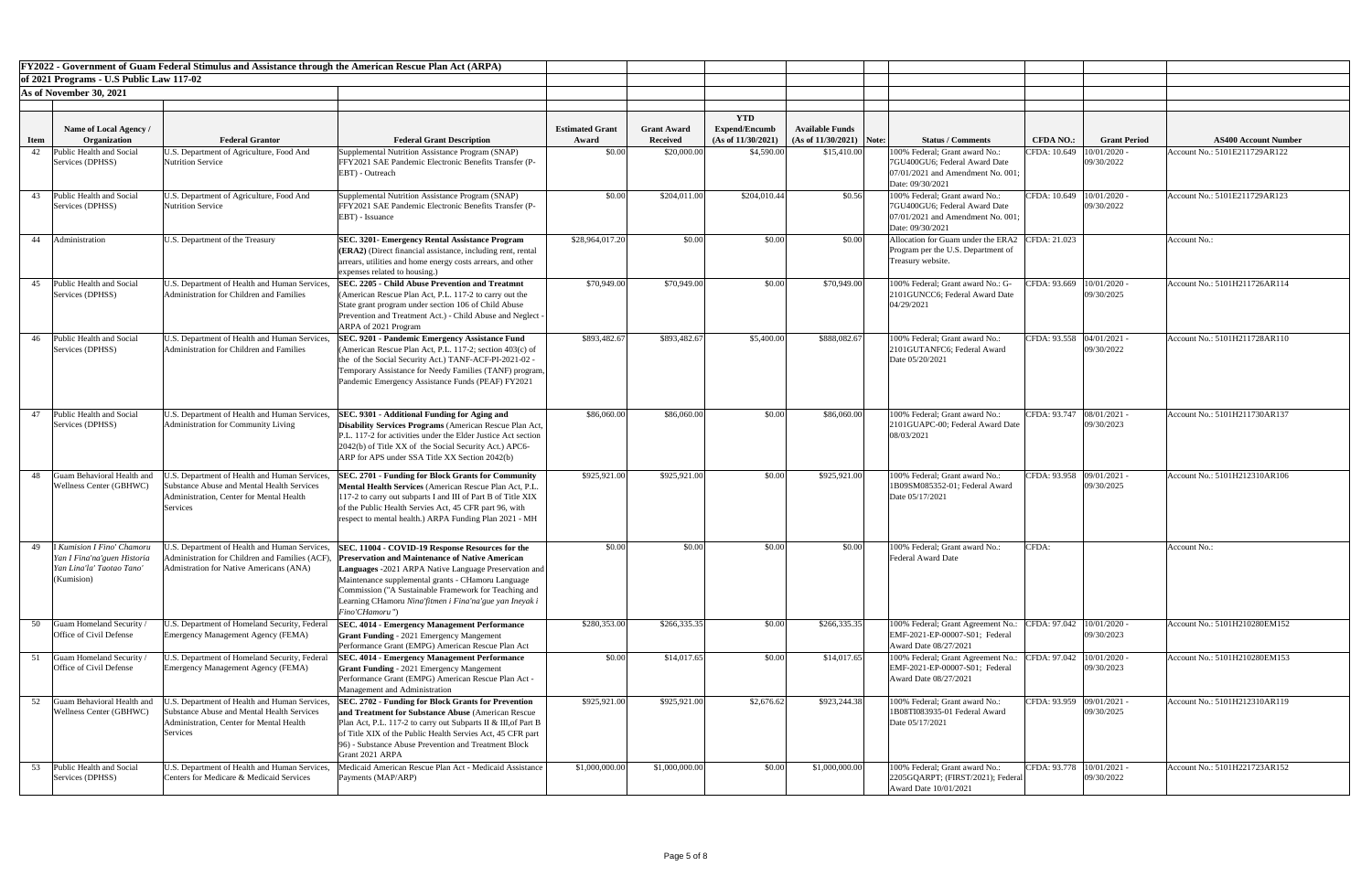|             |                                          | FY2022 - Government of Guam Federal Stimulus and Assistance through the American Rescue Plan Act (ARPA) |                                                                                                                                                                                     |                        |                    |                      |                            |                                                                        |                             |                              |                                 |
|-------------|------------------------------------------|---------------------------------------------------------------------------------------------------------|-------------------------------------------------------------------------------------------------------------------------------------------------------------------------------------|------------------------|--------------------|----------------------|----------------------------|------------------------------------------------------------------------|-----------------------------|------------------------------|---------------------------------|
|             | of 2021 Programs - U.S Public Law 117-02 |                                                                                                         |                                                                                                                                                                                     |                        |                    |                      |                            |                                                                        |                             |                              |                                 |
|             | As of November 30, 2021                  |                                                                                                         |                                                                                                                                                                                     |                        |                    |                      |                            |                                                                        |                             |                              |                                 |
|             |                                          |                                                                                                         |                                                                                                                                                                                     |                        |                    | <b>YTD</b>           |                            |                                                                        |                             |                              |                                 |
|             | Name of Local Agency /                   |                                                                                                         |                                                                                                                                                                                     | <b>Estimated Grant</b> | <b>Grant Award</b> | <b>Expend/Encumb</b> | <b>Available Funds</b>     |                                                                        |                             |                              |                                 |
| <b>Item</b> | Organization                             | <b>Federal Grantor</b>                                                                                  | <b>Federal Grant Description</b>                                                                                                                                                    | Award                  | <b>Received</b>    | (As of 11/30/2021)   | $(As of 11/30/2021)$ Note: | <b>Status / Comments</b>                                               | <b>CFDA NO.:</b>            | <b>Grant Period</b>          | <b>AS400 Account Number</b>     |
| 54          | Guam Behavioral Health and               | J.S. Department of Health and Human Services.                                                           | SEC. 2702 - Funding for Block Grants for Prevention                                                                                                                                 | \$125,000.00           | \$125,000.00       | \$345.00             | \$124,655.00               | 100% Federal; Grant award No.:                                         | CFDA: 93.959                | 09/01/2021 -                 | Account No.: 5101H212310AR120   |
|             | Wellness Center (GBHWC)                  | <b>Substance Abuse and Mental Health Services</b>                                                       | and Treatment for Substance Abuse (American Rescue)                                                                                                                                 |                        |                    |                      |                            | 1B08TI084624-01; FAIN No:                                              |                             | 09/30/2025                   |                                 |
|             |                                          | Administration, Center for Mental Health<br><b>Services</b>                                             | Plan Act, P.L. 117-2 to carry out Subparts II & III, of Part B<br>of Title XIX of the Public Health Servies Act, 45 CFR part                                                        |                        |                    |                      |                            | B08TI084624-01; Federal Award<br>Date 08/10/2021                       |                             |                              |                                 |
|             |                                          |                                                                                                         | 96) -Substance Abuse Prevention & Treatment Block                                                                                                                                   |                        |                    |                      |                            |                                                                        |                             |                              |                                 |
|             |                                          |                                                                                                         | Grants - SABG FY2021 ARP Mitigation                                                                                                                                                 |                        |                    |                      |                            |                                                                        |                             |                              |                                 |
| 55          | Guam Behavioral Health and               | U.S. Department of Health and Human Services,                                                           | <b>SEC. 2702 - Funding for Block Grants for Prevention</b>                                                                                                                          | \$125,000.00           | \$125,000.00       | \$345.00             | \$124,655.00               | 100% Federal; Grant award No.:                                         | CFDA: 93.959 09/01/2021 -   |                              | Account No.: 5101H212310AR120   |
|             | Wellness Center (GBHWC)                  | Substance Abuse and Mental Health Services                                                              | and Treatment for Substance Abuse (American Rescue)                                                                                                                                 |                        |                    |                      |                            | 1B08TI084624-01; FAIN No:                                              |                             | 09/30/2025                   |                                 |
|             |                                          | Administration, Center for Mental Health                                                                | Plan Act, P.L. 117-2 to carry out Subparts II & III, of Part B                                                                                                                      |                        |                    |                      |                            | B08TI084624-01; Federal Award<br>Date 08/10/2021                       |                             |                              |                                 |
|             |                                          | <b>Services</b>                                                                                         | of Title XIX of the Public Health Servies Act, 45 CFR part<br>96) - Block Grants for Community Mental Health Services -                                                             |                        |                    |                      |                            |                                                                        |                             |                              |                                 |
|             |                                          |                                                                                                         | MHBG FY2021 ARP Mitigation                                                                                                                                                          |                        |                    |                      |                            |                                                                        |                             |                              |                                 |
| 56          | Public Health and Social                 | U.S. Department of Health and Human Services,                                                           | American Rescue Plan Act (P.L. 117-2) Health Care                                                                                                                                   | \$627,512.00           | \$627,512.00       | \$0.00               | \$627,512.00               | 100% Federal; Grant award No.: 1                                       | CFDA: 93.526 09/15/2021 -   |                              | Account No.: 5101F211716AR110   |
|             | Services (DPHSS)                         | <b>Health Resources and Services Administration</b>                                                     | <b>Infrastructure Support - Guam Community Health Centers</b>                                                                                                                       |                        |                    |                      |                            | CBECS43864-01-00; FAIN No.:                                            |                             | 09/14/2024                   |                                 |
|             |                                          |                                                                                                         | Expansion of Northern Region Community Health Center                                                                                                                                |                        |                    |                      |                            | CBE43864; Federal Award Date<br>08/28/2021                             |                             |                              |                                 |
| 57          | Public Health and Social                 | U.S. Department of Health and Human Services,                                                           | Guam Behavioral Risk Factor Surveillance System                                                                                                                                     | \$4,795.00             | \$4,795.00         | \$0.00               | \$4,795.00                 | 100% Federal; Grant award No.: 5                                       | CFDA: 93.336 08/01/2021 -   |                              | Account No.: 5101H211710DC105   |
|             | Services (DPHSS)                         | <b>Centers for Disease Control and Prevention</b>                                                       | (BRFSS) Impact in Population Health - Notice of Funding                                                                                                                             |                        |                    |                      |                            | NU58DP006902-02-00; FAIN No.:                                          |                             | 07/31/2022                   |                                 |
|             |                                          | (CDC)                                                                                                   | Opportunity (NOFO) Component - COVID-19 Optional                                                                                                                                    |                        |                    |                      |                            | NU58DP006902; Federal Award Date                                       |                             |                              |                                 |
|             |                                          |                                                                                                         | <b>Industry and Occupation Module</b>                                                                                                                                               |                        |                    |                      |                            | 09/01/2021                                                             |                             |                              |                                 |
| 58          | Public Health and Social                 |                                                                                                         | U.S. Department of Health and Human Services, American Rescue Plan Act Funding for Home Visiting -                                                                                  | \$100,000.00           | \$100,000.00       | \$0.00               | \$100,000.00               | 100% Federal; Grant award No.:                                         | CFDA: 93.870 05/01/2021 -   | 09/30/2023                   | Account No.: 5101H211719AR107   |
|             | Services (DPHSS)                         | Health Resources and Services Administration                                                            | Maternal, Infant and Early Childhood Homevisiting<br>(MIECHV) Grant Program                                                                                                         |                        |                    |                      |                            | 6X11MC41955-01-01; Federal Award<br>Date 07/16/2021                    |                             |                              |                                 |
| 59          |                                          | Bureau of Statistics and Plans   U.S. Department of Commerce, Economic                                  | Economic Adjustment Assistance - FY2021 ARPA                                                                                                                                        | \$1,000,000.00         | \$0.00             | \$0.00               | \$0.00                     | 100% Federal; Grant award No.:                                         | CFDA: 11.307   12/01/2021 - |                              | Account No.: 5101H220910DC101   |
|             | (BSP)                                    | Development Administration (EDA)                                                                        | Statewide Planning to Support Economic Development                                                                                                                                  |                        |                    |                      |                            | ED22SEA3070010; Federal Award                                          |                             | 05/30/2024                   |                                 |
|             |                                          |                                                                                                         | Activities to Prevent, Pepare for and Respond to the                                                                                                                                |                        |                    |                      |                            | Date 11/23/2021                                                        |                             |                              |                                 |
|             |                                          |                                                                                                         | Coronavirus Pandemic on Guam . Funds are prioritized to<br>be used for:                                                                                                             |                        |                    |                      |                            |                                                                        |                             |                              |                                 |
|             |                                          |                                                                                                         | 1) Guam Agriculuture Master Plan                                                                                                                                                    | \$0.00                 | \$375,000.00       | \$0.00               | \$375,000.00               |                                                                        | CFDA: 11.307   12/01/2021 - |                              |                                 |
|             |                                          |                                                                                                         |                                                                                                                                                                                     |                        |                    |                      |                            |                                                                        |                             | 05/30/2024                   |                                 |
|             |                                          |                                                                                                         | 2) Study for Development of Additive Manufacturing on<br>iuam                                                                                                                       | \$0.00                 | \$300,000.00       | \$0.00               | \$300,000.00               |                                                                        | CFDA: 11.307                | $12/01/2021$ -<br>05/30/2024 |                                 |
|             |                                          |                                                                                                         | 3) Feasibility Study for the Development of Transshipment<br><b>Industry on Guam</b>                                                                                                | \$0.00                 | \$250,000.00       | \$0.00               | \$250,000.00               |                                                                        | CFDA: 11.307   12/01/2021 - | 05/30/2024                   |                                 |
|             |                                          |                                                                                                         | 4) Developmet of an Economic Impact Model                                                                                                                                           | \$0.00                 | \$75,000.00        | \$0.00               | \$75,000.00                |                                                                        | CFDA: 11.307   12/01/2021 - |                              |                                 |
|             |                                          |                                                                                                         |                                                                                                                                                                                     |                        |                    |                      |                            |                                                                        |                             | 05/30/2024                   |                                 |
| 60          |                                          |                                                                                                         | Office of I Maga hagan Guahan U.S. Federal Communications Commission (FCC) Emergency Connectivity Fund Support - Emergency<br>Connectivity Fund Waves 1-5 Obligations, Wave 1 Total | \$6,327,126.00         | \$0.00             | \$0.00               | \$0.00                     | Per US FCC Website, Emergency<br><b>Connectivity Fund Waves 1-5</b>    | CFDA:                       |                              | Account No.:                    |
|             |                                          |                                                                                                         | Committed Funding                                                                                                                                                                   |                        |                    |                      |                            | Obligations by Congressional District                                  |                             |                              |                                 |
|             |                                          |                                                                                                         |                                                                                                                                                                                     |                        |                    |                      |                            | and Applicant                                                          |                             |                              |                                 |
| 61          | Public Health and Social                 | U.S. Department of Health and Human Services,                                                           | American Rescue Act Plan of 2021: Subtitle E - Family                                                                                                                               | \$415,625.00           | \$415,625.00       | \$0.00               | \$415,625.00               | 100% Federal; Grant award No.:                                         | CFDA: 93.671                | $10/01/2020$ .               | Account No.: 5101H211726AR103   |
|             | Services (DPHSS)                         | Administration for Children and Families                                                                | Violence Prevention and Services / Domestic Violence                                                                                                                                |                        |                    |                      |                            | 2201GUFTC6; FAIN# 2201GUFTC6<br>Federal Award Date: 10/25/2021         |                             | 09/30/2025                   |                                 |
|             |                                          |                                                                                                         | <b>Shelter and Supportive Services</b>                                                                                                                                              |                        |                    |                      |                            |                                                                        |                             |                              |                                 |
|             |                                          |                                                                                                         |                                                                                                                                                                                     |                        |                    |                      |                            |                                                                        |                             |                              |                                 |
|             |                                          |                                                                                                         |                                                                                                                                                                                     |                        |                    |                      |                            |                                                                        |                             |                              |                                 |
|             |                                          |                                                                                                         | <b>SUBTOTAL</b>                                                                                                                                                                     | \$1,421,886,539.72     | \$1,326,866,535.83 | \$425,188,835.80     | \$901,677,700.03           |                                                                        |                             |                              |                                 |
|             |                                          | <b>Federal Assistance Estimates for Autonomous, Semi-autonomous Agencies and Other</b>                  |                                                                                                                                                                                     |                        |                    |                      |                            |                                                                        |                             |                              |                                 |
|             |                                          |                                                                                                         |                                                                                                                                                                                     |                        |                    |                      |                            |                                                                        |                             |                              |                                 |
|             |                                          |                                                                                                         |                                                                                                                                                                                     |                        |                    |                      |                            |                                                                        |                             |                              |                                 |
|             | <b>Guam Housing Corporation</b>          | U.S. Department of the Treasury                                                                         | Mortgage Relief Program                                                                                                                                                             | \$714,000.00           | \$714,000.00       | \$0.00               |                            | $$714,000.00$ 2/ To help low to moderate income                        |                             |                              | Per Daily Post dated 1/30/2021. |
|             |                                          |                                                                                                         |                                                                                                                                                                                     |                        |                    |                      |                            | families pay up to 3 months of past<br>due motgage payments because of |                             |                              |                                 |
|             |                                          |                                                                                                         |                                                                                                                                                                                     |                        |                    |                      |                            | pandemic.                                                              |                             |                              |                                 |
|             | Guam Housing and Urban                   | U.S. Department of Housing and Urban                                                                    | FY2020 Continuum of Care Program - The CoC Program is                                                                                                                               | \$1,401,727.00         | \$1,401,727.00     | \$0.00               | $$1,401,727.00$ 2/         | Distribution of FY2020 appropriated                                    |                             |                              | Account No.:                    |
|             | Renewal Authority                        |                                                                                                         | Development, Office of Community Planning and designed to promote a community-wide commitment to the                                                                                |                        |                    |                      |                            | funds t CoC grant recipients whose                                     |                             |                              |                                 |
|             |                                          | Development (CPD)                                                                                       | goal of ending homelessness.                                                                                                                                                        |                        |                    |                      |                            | current grants expire in Calendar Year                                 |                             |                              |                                 |
|             |                                          |                                                                                                         |                                                                                                                                                                                     |                        |                    |                      |                            | 2021.                                                                  |                             |                              |                                 |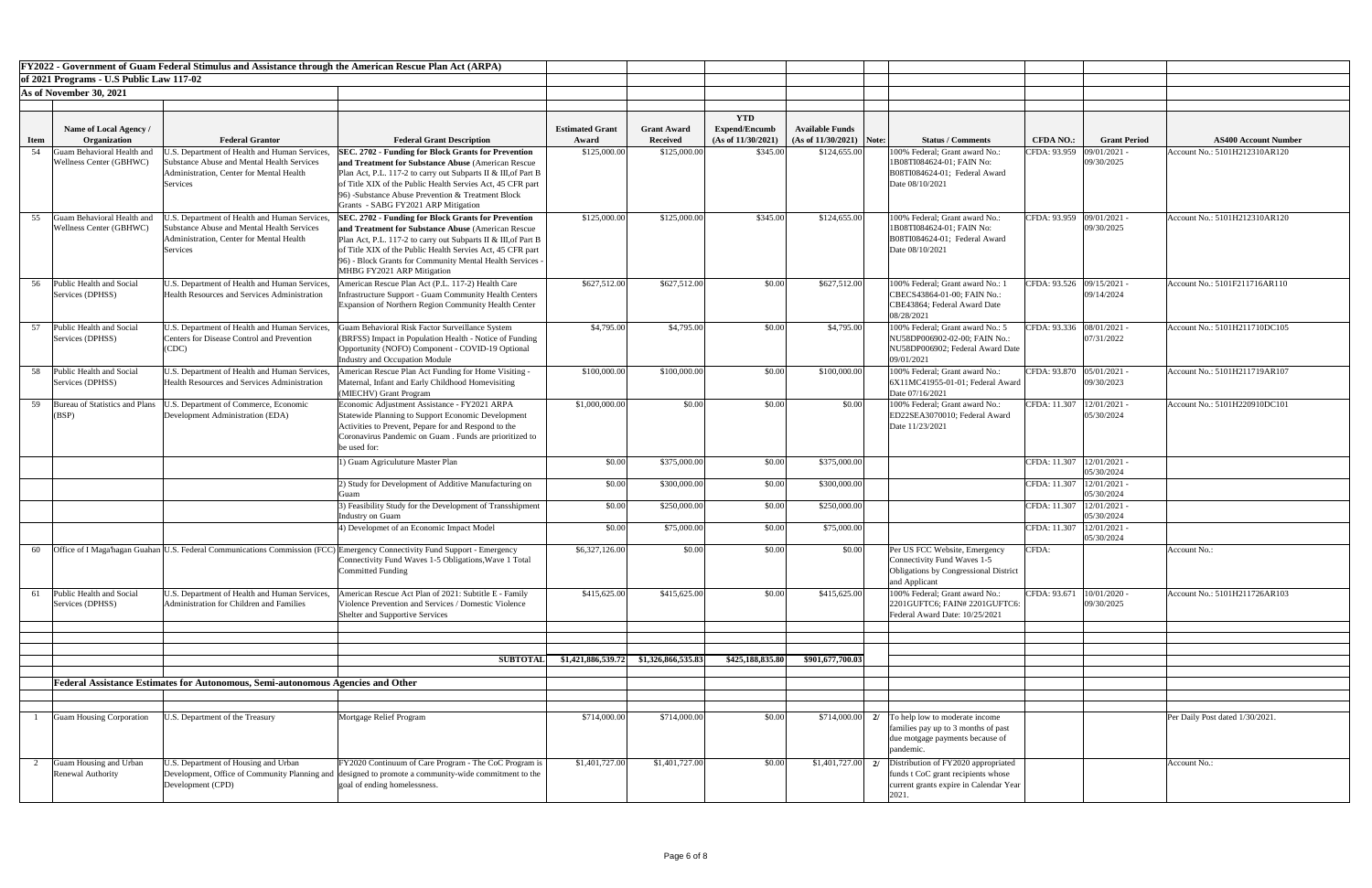|             |                                                         |                                                                          | FY2022 - Government of Guam Federal Stimulus and Assistance through the American Rescue Plan Act (ARPA)                                                          |                                             |                    |                                    |                            |                                                                                    |                            |                           |                                                    |
|-------------|---------------------------------------------------------|--------------------------------------------------------------------------|------------------------------------------------------------------------------------------------------------------------------------------------------------------|---------------------------------------------|--------------------|------------------------------------|----------------------------|------------------------------------------------------------------------------------|----------------------------|---------------------------|----------------------------------------------------|
|             | of 2021 Programs - U.S Public Law 117-02                |                                                                          |                                                                                                                                                                  |                                             |                    |                                    |                            |                                                                                    |                            |                           |                                                    |
|             | As of November 30, 2021                                 |                                                                          |                                                                                                                                                                  |                                             |                    |                                    |                            |                                                                                    |                            |                           |                                                    |
|             |                                                         |                                                                          |                                                                                                                                                                  |                                             |                    |                                    |                            |                                                                                    |                            |                           |                                                    |
|             | <b>Name of Local Agency</b> /                           |                                                                          |                                                                                                                                                                  | <b>Estimated Grant</b>                      | <b>Grant Award</b> | <b>YTD</b><br><b>Expend/Encumb</b> | <b>Available Funds</b>     |                                                                                    |                            |                           |                                                    |
| <b>Item</b> | Organization                                            | <b>Federal Grantor</b>                                                   | <b>Federal Grant Description</b>                                                                                                                                 | Award                                       | <b>Received</b>    | (As of 11/30/2021)                 | $(As of 11/30/2021)$ Note: | <b>Status / Comments</b>                                                           | <b>CFDA NO.:</b>           | <b>Grant Period</b>       | <b>AS400 Account Number</b>                        |
|             | <b>Guam Memorial Hospital</b>                           | I.S. Department of Health and Human Services,                            | Funding Assistance under the National Bioterrorism                                                                                                               | \$356,511.00                                | \$356,511.00       | \$0.00                             | \$356,511.00               | Total amount of \$356,511 in Federal                                               | CFDA:                      | $07/01/2019$ -            | Account No.:                                       |
|             | Authority (GMHA)                                        |                                                                          | Assistant Secretary for Preparedness & Response  Hospital Preparedness Program (GMHA to focus on<br>activities that advance progress toward meeting the goals of |                                             |                    |                                    |                            | funds obligated this budget period.<br>Total amount of federal award is            |                            | 06/30/2024                |                                                    |
|             |                                                         |                                                                          | the 2017-2022 Health Care Preparedness and Response                                                                                                              |                                             |                    |                                    |                            | \$883,047 including cost sharing or                                                |                            |                           |                                                    |
|             |                                                         |                                                                          | Capabilities.)                                                                                                                                                   |                                             |                    |                                    |                            | matching this project period.                                                      |                            |                           |                                                    |
|             | University of Guam (UOG)                                | I.S. Department of Education, Office of<br>Postsecondary Education (OPE) | SEC. 2003. Higher Education Emergency Relief Fund<br>(HEERF) - HEERF III allocations to institutions of higher                                                   | \$6,092,081.00                              | \$6,092,081.00     | \$3,975,775.00                     | \$2,116,306.00             | <b>Per HEERF III Allocations for Publi</b><br>and Nonprofit Institutions under ARP | CFDA: 84.425E              | 04/24/2020-<br>05/20/2022 | Per information received from UOG, 12/21/2021      |
|             |                                                         |                                                                          | education - Student Aid Portion                                                                                                                                  |                                             |                    |                                    |                            | section 2003 (a)(1) for the student                                                |                            |                           |                                                    |
|             |                                                         |                                                                          |                                                                                                                                                                  |                                             |                    |                                    |                            | portion.                                                                           |                            |                           |                                                    |
|             | University of Guam (UOG)                                | I.S. Department of Education, Office of                                  | SEC. 2003. Higher Education Emergency Relief Fund                                                                                                                | \$6,077,488.00                              | \$6,077,488.00     | \$1,802,441.58                     | \$4,275,046.42             | Per HEERF III Allocations for Public                                               | <b>CFDA: 84.425F</b>       | 05/06/2020                | Per information received from UOG, 12/21/2021      |
|             |                                                         | Postsecondary Education (OPE)                                            | ( <b>HEERF</b> ) - HEERF III allocations to institutions of higher<br>leducation - Institutional Portion                                                         |                                             |                    |                                    |                            | and Nonprofit Institutions under ARP<br>section 2003 (a)(1) for the institutional  |                            | 05/20/2022                |                                                    |
|             |                                                         |                                                                          |                                                                                                                                                                  |                                             |                    |                                    |                            | portion.                                                                           |                            |                           |                                                    |
|             |                                                         |                                                                          |                                                                                                                                                                  |                                             |                    |                                    |                            |                                                                                    |                            |                           |                                                    |
|             | University of Guam                                      | J.S. Department of Education, Office of<br>Postsecondary Education       | <b>CARES Act: Higher Education Emergency Relief Fund -</b><br>Strengthen Asian American and Native American Pacific                                              | \$5,997,760.00                              | \$5,997,760.00     | \$0.00                             | \$5,997,760.00             | Formula allocations for Section<br>18004(a)(2) of CARES Act per OPE                | CFDA: 84.425L 7/02/2020 -  | 07/01/2021                | Per information received from UOG, 12/21/2021      |
|             |                                                         |                                                                          | Islander-serving Institutions (AANAPISI) - Section                                                                                                               |                                             |                    |                                    |                            | website                                                                            |                            |                           |                                                    |
|             |                                                         |                                                                          | 18004(a)(2)                                                                                                                                                      |                                             |                    |                                    |                            |                                                                                    |                            |                           |                                                    |
|             | <b>Guam Community College</b><br>(GCC)                  | J.S. Department of Education, Office of<br>Postsecondary Education (OPE) | SEC. 2003. Higher Education Emergency Relief Fund<br>(HEERF) - HEERF III allocations to institutions of higher                                                   | \$2,895,102.00                              | \$2,895,102.00     | \$1,321,110.00                     | \$1,573,992.00             | Per HEERF III Allocations for Publi<br>and Nonprofit Institutions under ARP        | CFDA: 84.425E              | 04/24/2020<br>05/12/2022  | Per information received from GCC, 12/20/2021.     |
|             |                                                         |                                                                          | education - Student Aid Portion                                                                                                                                  |                                             |                    |                                    |                            | section 2003 (a)(1) for both the                                                   |                            |                           |                                                    |
|             |                                                         |                                                                          |                                                                                                                                                                  |                                             |                    |                                    |                            | student and institutional portions.                                                |                            |                           |                                                    |
|             | <b>Guam Community College</b>                           | I.S. Department of Education, Office of                                  | <b>SEC. 2003. Higher Education Emergency Relief Fund</b>                                                                                                         | \$2,895,100.00                              | \$2,895,100.00     | \$0.00                             | \$2,895,100.00             | Per HEERF III Allocations for Publi                                                | <b>CFDA: 84.425F</b>       | 05/06/2020                | Per information received from GCC, 12/20/2021.     |
|             | (GCC)                                                   | Postsecondary Education (OPE)                                            | (HEERF) - HEERF III allocations to institutions of higher<br>education - Institutional Portion                                                                   |                                             |                    |                                    |                            | and Nonprofit Institutions under ARP<br>section 2003 (a)(1) for both the           |                            | 05/12/2022                |                                                    |
|             |                                                         |                                                                          |                                                                                                                                                                  |                                             |                    |                                    |                            | student and institutional portions.                                                |                            |                           |                                                    |
|             | <b>Guam Community College</b>                           | I.S. Department of Education, Office of                                  | <b>CARES Act: Higher Education Emergency Relief Fund -</b>                                                                                                       | \$2,759,981.00                              | \$2,759,981.00     | \$809,409.45                       | \$1,950,571.55             | Formula allocations for Section                                                    | CFDA: 84.425L 06/08/2020 - |                           | Per information received from GCC, 12/20/2021      |
|             |                                                         | Postsecondary Education                                                  | Strengthen Asian American and Native American Pacific                                                                                                            |                                             |                    |                                    |                            | 18004(a)(2) of CARES Act per OPE                                                   |                            | 03/03/2022                |                                                    |
|             |                                                         |                                                                          | Islander-serving Institutions (AANAPISI) - Section<br>18004(a)(2)                                                                                                |                                             |                    |                                    |                            | website                                                                            |                            |                           |                                                    |
|             | 10   Pacific Islands University                         | J.S. Department of Education, Office of                                  | SEC. 2003. Higher Education Emergency Relief Fund                                                                                                                | \$172,636.00                                | \$172,636.00       | \$0.00                             | \$172,636.00<br>2/         | Per HEERF III Allocations for Publi-                                               | <b>CFDA: 84.425E</b>       | 04/24/2020                | Account No.:                                       |
|             | (PIU)                                                   | Postsecondary Education (OPE)                                            | (HEERF) - HEERF III allocations to institutions of higher                                                                                                        |                                             |                    |                                    |                            | and Nonprofit Institutions under ARP                                               |                            | 05/20/2022                |                                                    |
|             |                                                         |                                                                          | education - Student Aid Portion                                                                                                                                  |                                             |                    |                                    |                            | section 2003 (a)(1) for both the<br>student and institutional portions.            |                            |                           |                                                    |
|             | Pacific Islands University                              | J.S. Department of Education, Office of                                  | <b>SEC. 2003. Higher Education Emergency Relief Fund</b>                                                                                                         | \$171,499.00                                | \$171,499.00       | \$0.00                             | \$171,499.00<br>2/         | <b>Per HEERF III Allocations for Publi</b>                                         | CFDA: 84.425F              | 05/06/2020                | Account No.:                                       |
|             | (PIU)                                                   | Postsecondary Education (OPE)                                            | (HEERF) - HEERF III allocations to institutions of higher                                                                                                        |                                             |                    |                                    |                            | and Nonprofit Institutions under ARP                                               |                            | 05/20/2022                |                                                    |
|             |                                                         |                                                                          | education - Institutional Portion                                                                                                                                |                                             |                    |                                    |                            | section 2003 (a)(1) for both the<br>student and institutional portions.            |                            |                           |                                                    |
| 12          | Pacific Islands University                              | J.S. Department of Education, Office of                                  | CARES Act: Higher Education Emergency Relief Fund -                                                                                                              | \$163,679.00                                | \$163,679.00       | \$0.00                             | \$163,679.00               | Formula allocations for Section                                                    | CFDA: 84.425L 06/08/2020 - |                           | Per U.S. DOE website - Allocations to Participatin |
|             |                                                         | Postsecondary Education                                                  | Strengthen Asian American and Native American Pacific                                                                                                            |                                             |                    |                                    |                            | $18004(a)(2)$ of CARES Act per OPE                                                 |                            | 03/03/2022                | Schools - Institutional Portion                    |
|             |                                                         |                                                                          | Islander-serving Institutions (AANAPISI) - Section                                                                                                               |                                             |                    |                                    |                            | website                                                                            |                            |                           |                                                    |
| 13          | A.B. Won Pat Guam                                       | U.S. Department of Transportation, Federal                               | 18004(a)(2)<br>Airport Coronavirus Response Grant Program (ACRGP)                                                                                                | \$15,763,258.00                             | \$0.00             | \$0.00                             | \$0.00<br>$\overline{2}$   |                                                                                    | CFDA: 20.106               |                           | Per information received from GIAA, 11/29/2021.    |
|             | International Airport Authority Aviation Administration |                                                                          |                                                                                                                                                                  |                                             |                    |                                    |                            |                                                                                    |                            |                           |                                                    |
|             |                                                         |                                                                          | Airport Rescue Grants - Primary Airports (Primary                                                                                                                |                                             | \$14,177,582.00    | \$8,000,000.00                     | \$6,177,582.00<br>2/       |                                                                                    | CFDA: 20.106               |                           | Per information received from GIAA, 11/29/2021.    |
|             |                                                         |                                                                          | Entitlements/Cargo Entitlements/Enplanement s Allocation)<br>Airport Rescue Grants - Concessions Relief (Small                                                   |                                             | \$1,585,676.00     | \$0.00                             | \$1,585,676.00             |                                                                                    | CFDA: 20.106               |                           | Per information received from GIAA, 11/29/2021.    |
|             |                                                         |                                                                          | <b>Business Concession/Large Business Concession)</b>                                                                                                            |                                             |                    |                                    |                            |                                                                                    |                            |                           |                                                    |
| 14          | <b>I.S. Small Business</b>                              | U.S. Small Business Administration (SBA)                                 | SEC. 5003 - Support for Restaurants - Restaurant                                                                                                                 | \$15,202,984.00                             | \$15,202,984.00    | \$0.00                             | \$15,202,984.00            | Per U.S. SBA Restaurant                                                            |                            | 03/11/2021-               |                                                    |
|             | Administration (SBA) - Guam<br>Office                   |                                                                          | <b>Revitalization Fund (RRF) Program</b>                                                                                                                         |                                             |                    |                                    |                            | Revitalization Fund (RRF) Report -<br>Approvals through 06/30/2021. Total          |                            | 03/13/2023                |                                                    |
|             |                                                         |                                                                          |                                                                                                                                                                  |                                             |                    |                                    |                            | Applications Approved for Guam - 79;                                               |                            |                           |                                                    |
|             |                                                         |                                                                          |                                                                                                                                                                  |                                             |                    |                                    |                            | Total Dollars Approved for Guam -                                                  |                            |                           |                                                    |
|             |                                                         |                                                                          |                                                                                                                                                                  |                                             |                    |                                    |                            | \$15,202,984.                                                                      |                            |                           |                                                    |
|             |                                                         |                                                                          |                                                                                                                                                                  |                                             |                    |                                    |                            |                                                                                    |                            |                           |                                                    |
|             |                                                         |                                                                          |                                                                                                                                                                  |                                             |                    |                                    |                            |                                                                                    |                            |                           |                                                    |
|             |                                                         |                                                                          | <b>SUBTOTAL</b>                                                                                                                                                  | \$60,663,806.00                             | \$60,663,806.00    | \$15,908,736.03                    | \$44,755,069.97            |                                                                                    |                            |                           |                                                    |
|             |                                                         |                                                                          |                                                                                                                                                                  |                                             |                    |                                    |                            |                                                                                    |                            |                           |                                                    |
|             |                                                         |                                                                          |                                                                                                                                                                  | TOTAL \$1,482,550,345.72 \$1,387,530,341.83 |                    | \$441,097,571.83                   | \$946,432,770.00           |                                                                                    |                            |                           |                                                    |